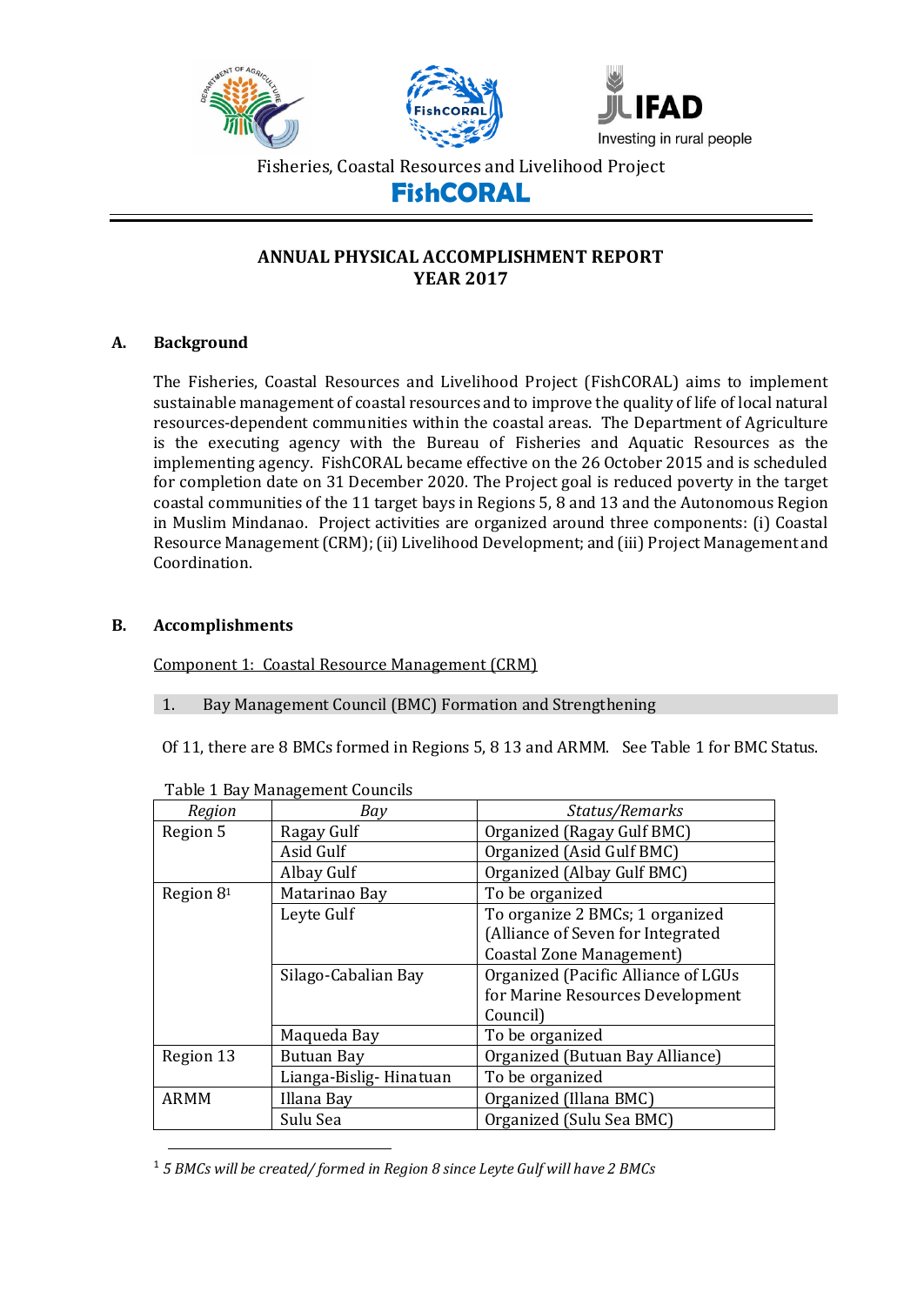The reactivation of the Coastal Community Alliance Unified for Sustainable Ecosystem (CCAUSE) as BMC for Lianga Bay was initially done in Region 13. However, consultations are to be made in 2018 with the LGUs covering the Lianga-Hinatuan-Bislig Bays to agree on the integration and establishment of 1 BMC for the 3 bays.

2. Fishery Law Enforcement Teams (FLETs) and Fisheries and Aquatic Resources Management Councils (FARMCs)

The Project conducted assessments of FLETs and FARMCs. Results indicate that there is a need to enhance their capacity. A need for reorientation on fishery laws and related policies is also a concern. For FLETs, one of the concerns was a need for additional equipment to be used during operation.

There were also FARMC meetings facilitated by RPMOs and attended by LGU representatives, and members of the council. These meetings served as a venue for discussing matters related to fisheries.

There were 18 batches of training conducted (CRM, EAFM, PCRA, FLET) in Regions 5, 8 13 and ARMM. These were attended by the deputized FLET/Bantay Dagat, PNP representatives, FARMC members, and PO members. See Table 2.

| Region      | No. of Batches | Participants |        |              |
|-------------|----------------|--------------|--------|--------------|
|             |                | Male         | Female | <b>Total</b> |
| Region 5    |                | 129          | 36     | 165          |
| Region 8    |                | 207          | 37     | 244          |
| Region 13   |                | 199          | 104    | 303          |
| <b>ARMM</b> |                | 130          | 28     | 158          |
| Total       | 18             | 665          | 205    | 870          |

Table 2 Training (CRM, EAFM, PCRA, FLET)

# 3. Delineation of Municipal Waters

Coordination activities to provide support in the delineation and zoning of the municipal waters were made by RPMOs with LGUs and NAMRIA. Concerns on the delineation of municipal water will be raised during BMC meetings.

4. Patrol Boat Engines and Equipment

There was a request approved by IFAD to complete the procurement of the patrol boats to include the hulls instead of only the engines. Request for authority was not issued by the DBM by end of the year, hence only procurement of boat engines was continued. The hulls will be the counterpart of the regions following the number of units to be built as reflected in their targets. Procurement of equipment for the patrol boats was completed by the end of the year.

# 5. Support to Municipal Licensing System

The Project has been providing assistance in the fisherfolk and fishing boat registration (FishR and BoatR) in its covered municipalities. There was a total of 1,104 fisherfolk assisted in the registration in Regions 5, 8, and 13.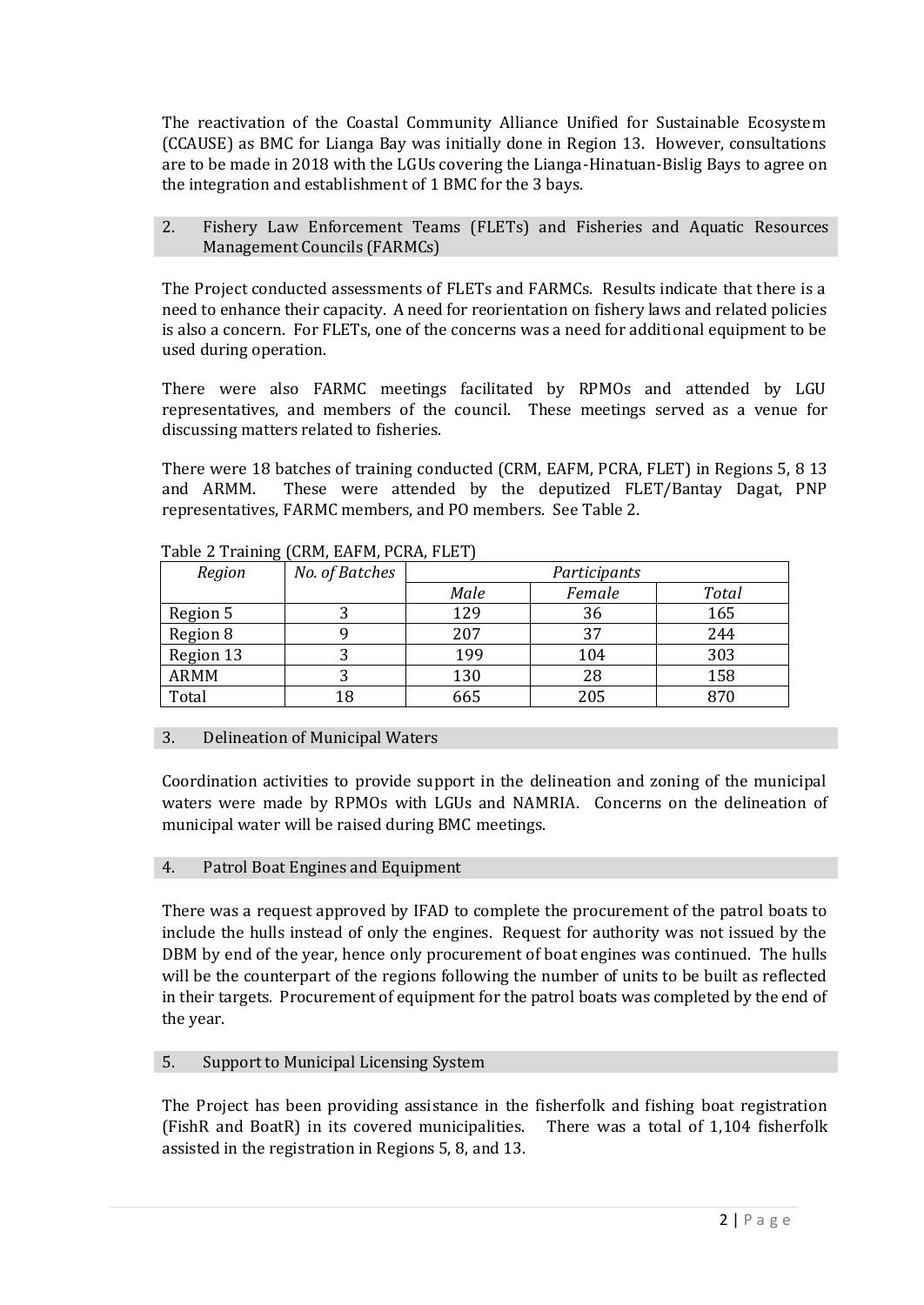## 6. Bay Management and Multi-purpose Building (BMMB)

Construction of BMMB in Butuan City, Agusan del Sur (Region 13) is 100% completed. Another building in Datu Odin Sinsuat, Maguindanao (ARMM) is under construction (or 10% completed). Site identification and validation other proposed BMMBs were also undertaken. See Table 3.

| Region      | Bay               | Proposed Location           | <b>Status</b>             |
|-------------|-------------------|-----------------------------|---------------------------|
| Region 5    | Ragay Gulf        | Brgy. San Cirilo, Pasacao,  | For fund transfer to LGU; |
|             |                   | Camarines Sur               | MOA signed                |
|             | Asid Gulf         | Brgy. San Vicente,          | For fund transfer to LGU; |
|             |                   | Cawayan, Masbate            | MOA signed                |
|             | Albay Gulf        | Brgy. Dapdap, Legaspi City, | For fund transfer to LGU; |
|             |                   | Albay                       | MOA signed                |
| Region 8    | Matarinao Bay     | Brgy. 2, Hernani            | For fund transfer to LGU; |
|             |                   |                             | MOA signed                |
|             | Leyte Gulf        | Brgy. Diit, Tacloban City,  | Contract awarded          |
|             |                   | Leyte                       |                           |
|             | Silago-Cabalian   | Brgy. Sta. Cruz, San Juan,  | For fund transfer to LGU; |
|             | Bay               | Southern Leyte              | MOA signed                |
|             | Maqueda Bay       | Pinabacdao, Western Samar   | For fund transfer to LGU; |
|             |                   |                             | MOA signed                |
| Region 13   | <b>Butuan Bay</b> | Brgy. Masao, Butuan City,   | 100% completed            |
|             |                   | Agusan del Norte            |                           |
|             | Lianga-Bislig-    | Brgy. Poblacion, Lianga,    | Contract for award        |
|             | Hinatuan          | Surigao del Sur             |                           |
| <b>ARMM</b> | Illana Bay        | Brgy. Badak, Datu Odin      | Construction started;     |
|             |                   | Sinsuat, Maguindanao        | 10% completed             |
|             | Sulu Sea          | Brgy. Lower Portholland,    | Contract awarded          |
|             |                   | Maluso                      |                           |

Table 3 Bay Management and Multi-purpose Building Sites

## 7. Municipal Watchtowers

Of 103, there are 9 watchtowers under construction in Regions 8 (5) and ARMM (4) and will be completed in January 2018. These are located in the municipalities of Palo, MacArthur, Dulag (Leyte), Marabut and Pinabacdao (Western Samar), Datu Odin Sinsuat, Parang (Maguindanao); Panamao (Sulu), and Hadji Mutamad (Basilan). These 9 watchtowers will be completed in January 2018. Site development for the proposed watchtower in Zumarraga (Western Samar) is ongoing.

The rest of the proposed watchtower are generally under procurement while others are on the completion of requirements such as tenurial instruments, deed of donation or usufruct right. Dialogues were also made with LGUs on the submission of documentary requirements showing ownership of identified sites for watchtowers. For government-owned sites, mayor's certification or proof of LGU ownership have to be issued.

## 8. Participatory Resource and Socio-economic Assessment (PRSA)

The Mindanao State University - Naawan Campus (PRSA contractor) and RPMO 13 jointly conducted the PRSA Training for Butuan Bay and Lianga-Hinatuan-Bislig Bay. The activity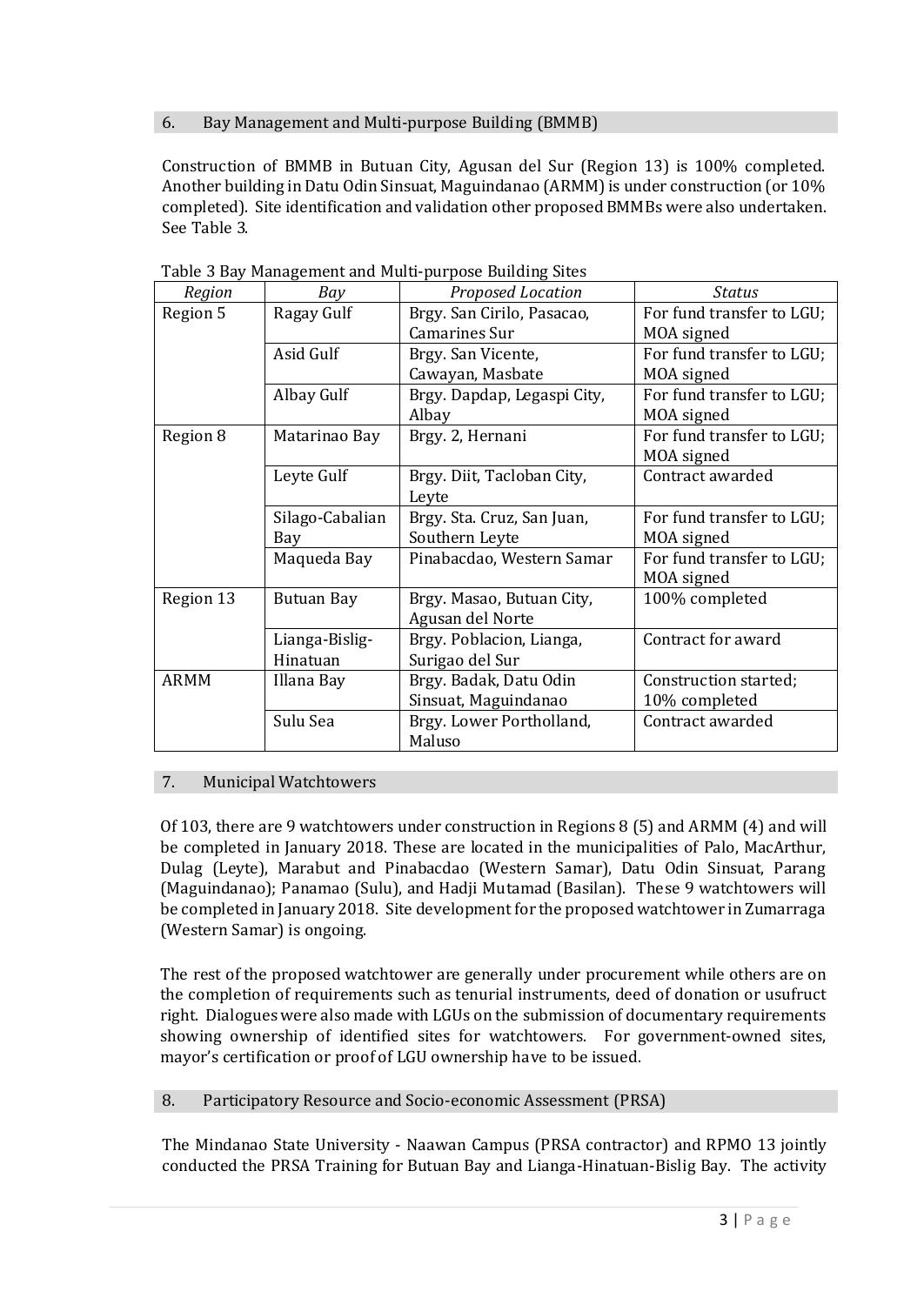was participated by the RPMO Staff, Municipal Agriculturists, Agricultural Technologists for Fisheries, fisherfolk, and CFs. Table 4 shows Status of PRSA.

| Region    | Entity to be       | Coverage Area       | Status/Remarks               |
|-----------|--------------------|---------------------|------------------------------|
|           | Contracted         |                     |                              |
| Region 5  |                    | Ragay Gulf, Albay   | Failed bidding; for          |
|           |                    | Gulf, and Asid Gulf | contracting in 2018.         |
| Region 8  | Visayas State      | Silago-Cabalian     | Revised proposal for         |
|           | University and     | Bays (VSU); Leyte   | negotiation w/ UP and VSU.   |
|           | <b>UP Tacloban</b> | Gulf, Matarinao     |                              |
|           |                    | and Maqueda         |                              |
|           |                    | Bays (UP            |                              |
|           |                    | Tacloban)           |                              |
| Region 13 | MSU – Naawan       | Butuan and          | Data gathering for Butuan    |
|           |                    | Lianga-Bislig-      | Bay completed/ packaging     |
|           |                    | Hinatuan Bays       | of report is ongoing; data   |
|           |                    |                     | gathering for Lianga-Bislig- |
|           |                    |                     | Hinatuan Bay is on-going     |
|           |                    |                     | and to be completed in       |
|           |                    |                     | anuary 2018                  |
| ARMM      |                    | Illana Bay and      | Reposted.                    |
|           |                    | Sulu Sea            |                              |

Table 4 Participatory Resource and Socio-economic Assessment

## 9. Municipal Coastal Resource Management Plans

Continued gathering of CRM Plans was made to determine the type of assistance that the Project may provide among municipalities in updating their CRM Plans.

As of 2017, there were 35 municipalities that have already formulated and updated their CRM Plans. Out of these, 22 were assisted by the Project. Series of Participatory Coastal Resource Assessment (PCRA) were also conducted in the municipalities of Regions 5 and 13.

The data and information from the PRSA will be used to update or enhance the municipal CRM plans.

The RPMOs are at present coordinating with the LGUs to update their CRM plans.

## 10. Fish Landing Facilities

Construction of jetty port at Brgy. Tagpuro, Tacloban City in Region 8 has started on December 11, 2017, and will be completed in April 2018. The jetty port for Region 5 is for fund transfer to Pasacao (Camarines Sur), while for Region 13, half of the fund was already downloaded to LGU of Cagwait (Surigao del Sur).

## 11. Mangrove Rehabilitation Projects

As of today, the Project has identified a total of 489 hectares potential for mangrove rehabilitation.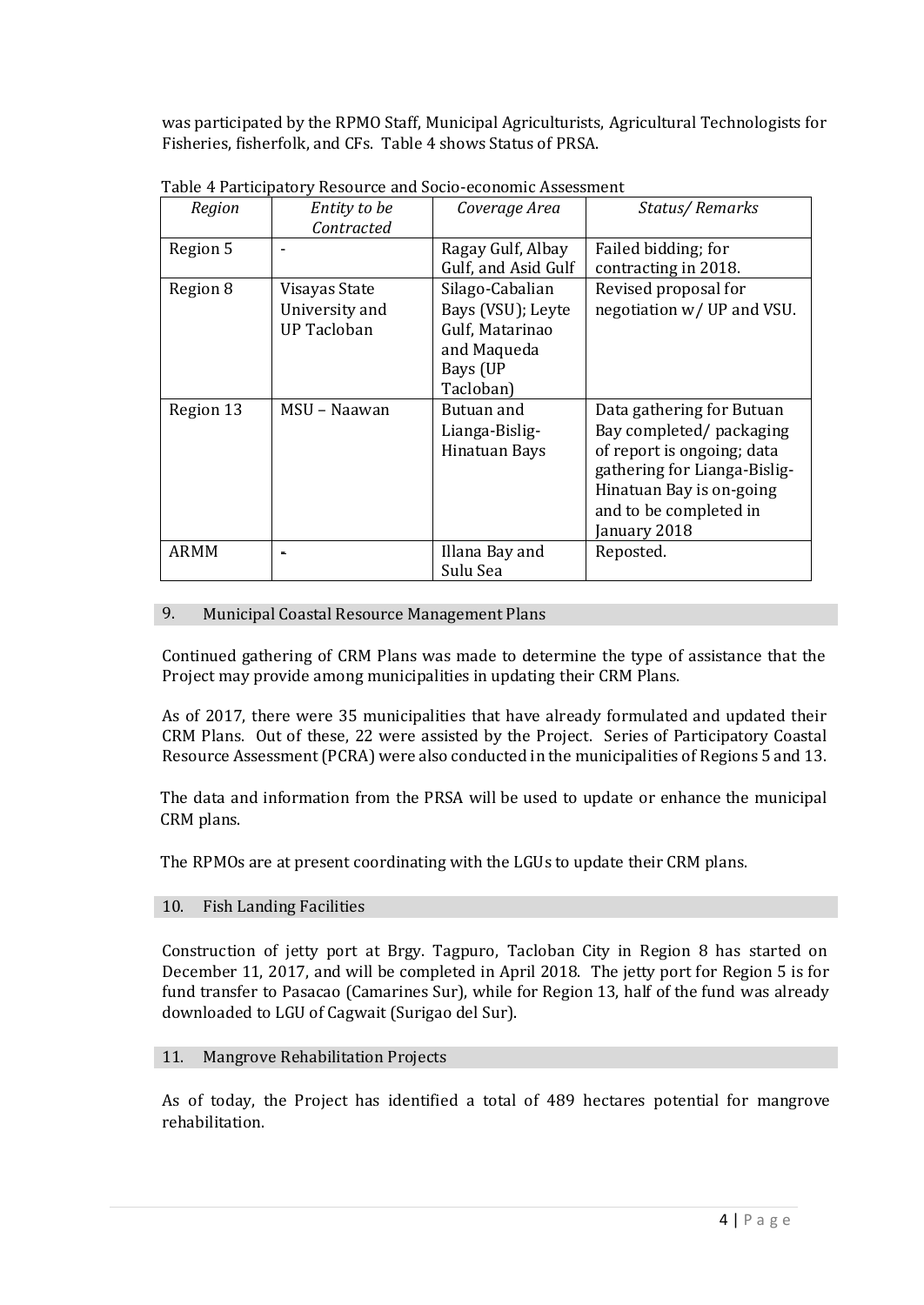There were consultations with the City/Municipal Environment and Natural Resources (C/MENRO) regarding the potential location for mangrove rehabilitation project. Identification of sites was also made in coordination with Brgy. LGUs and fisherfolk. Refer to Table 5 for the municipalities with potential sites for mangrove rehabilitation.

| Region      | Municipality                               | <b>Estimated Area</b> |
|-------------|--------------------------------------------|-----------------------|
| Region 5    | Cawayan, Milagros, Balud, Esperanza        | 74 has.               |
|             | (Masbate), Del Gallego, Ragay, Sipocot,    |                       |
|             | Libmanan (Camarines Sur)                   |                       |
| Region 8    | Hernani (Eastern Samar), Calbiga           | 133 has.              |
|             | (Southern Samar); Silago, St. Bernard      |                       |
|             | (Southern Leyte); Basey, Jiabong, Motiong, |                       |
|             | Paranas, San Sebastian, Catbalogan,        |                       |
|             | Pinabacdao, Talalora, Zumarraga            |                       |
|             | (Western Samar); Tanauan, Mayorga          |                       |
|             | (Leyte)                                    |                       |
| Region 13   | Cabadbaran City, Nasipit (Agusan de        | 170 has.              |
|             | Norte), Cagwait, Tago, Lingig, Hinatuan,   |                       |
|             | Barobo, San Agustin, Bayabas, Marihatag    |                       |
|             | and Lianga (Surigao del Sur).              |                       |
| <b>ARMM</b> | Tabuan Lasa (Basilan), Lantawan, Hadji     | 112 has.              |
|             | Muhtamad, Picong (Lanao del Sur), Sultan   |                       |
|             | Kudarat (Maguindanao)                      |                       |
| Total       |                                            | 489 has.              |

Table 5 Potential Sites for Mangrove Rehabilitation

As of the period, a total of 373,336 mangrove propagules have been planted in 120 hectares The planting activity was made in partnership with POs. See Table 6.

| Region    | <b>Municipalities</b> | Hectares | No. of     | No. of beneficiaries |        |       |
|-----------|-----------------------|----------|------------|----------------------|--------|-------|
|           |                       |          | mangrove   | Male                 | Female | Total |
|           |                       |          | propagules |                      |        |       |
| Region 5  | Milagros,             | 4        | 13,336     | 9                    | 6      | 15    |
|           | Masbate               |          |            |                      |        |       |
| Region 8  | Calbiga,              | 84       | 254,400    | 183                  | 137    | 320   |
|           | Southern              |          |            |                      |        |       |
|           | Leyte;                |          |            |                      |        |       |
|           | Lawaan, Eastern       |          |            |                      |        |       |
|           | Samar                 |          |            |                      |        |       |
| Region 13 | Cagwait,              | 32       | 105,600    | 215                  | 150    | 365   |
|           | Barobo, San           |          |            |                      |        |       |
|           | Agustin,              |          |            |                      |        |       |
|           | Lianga,               |          |            |                      |        |       |
|           | Marihatag,            |          |            |                      |        |       |
|           | Surigao del           |          |            |                      |        |       |
|           | Sur;                  |          |            |                      |        |       |
|           | Cabadbaran,           |          |            |                      |        |       |
|           | Agusan del Norte      |          |            |                      |        |       |
| Total     |                       | 120      | 373,336    | 407                  | 293    | 700   |

Table 6 No. of hectarage planted with mangrove propagules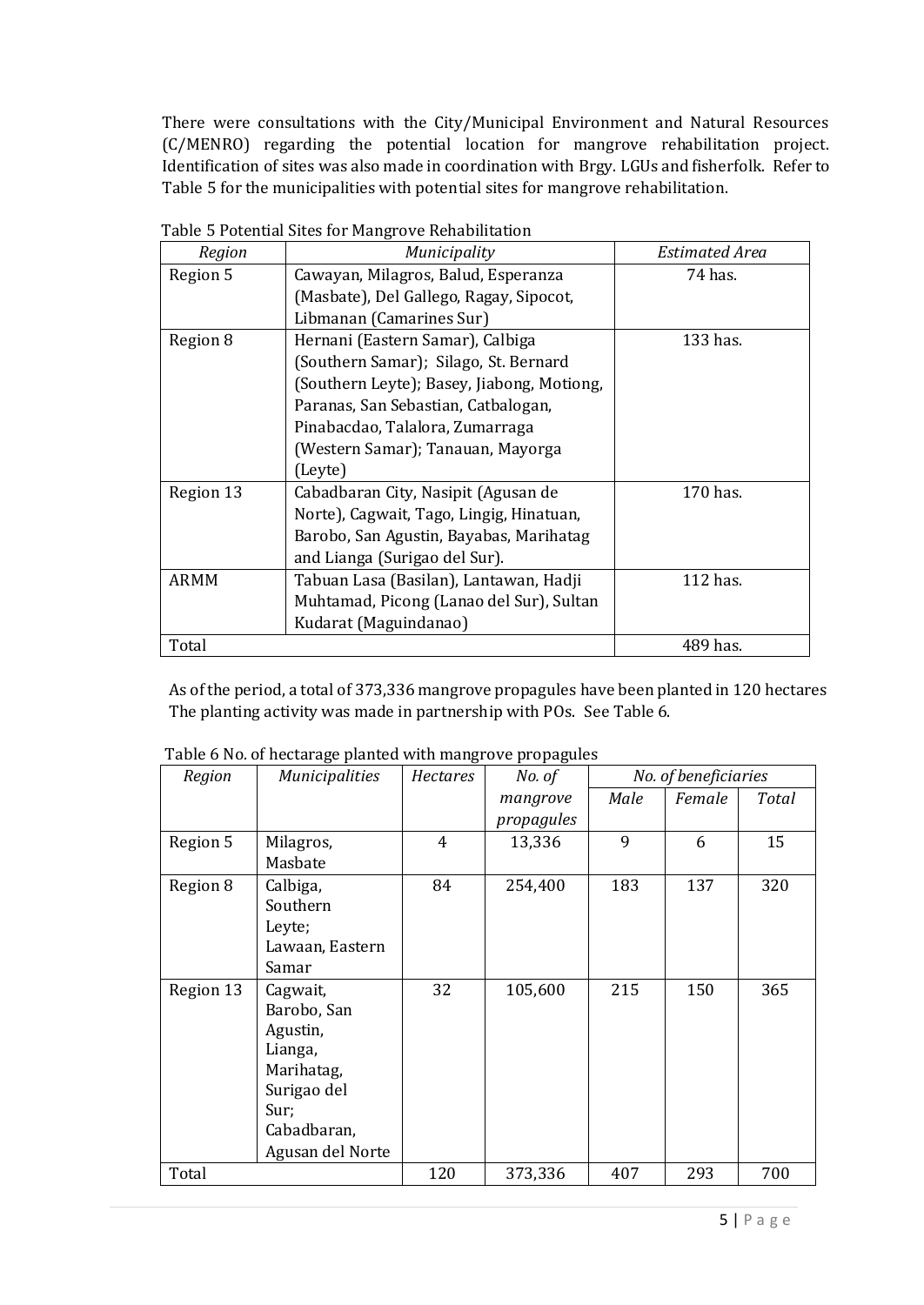#### 12. Motorcycle

A total of 37 units of motorcycles were already delivered by the supplier at BFAR RO 5. Region 8 has already turned over the 50 units of motorcycles to RPMO, PFOs, and LGUs.

There is a winning bidder for the 20 motorcycles that are to be purchased in Region 13. For ARMM, bidding for the 27 motorcycles will be scheduled in January 2018.

#### 13. Support to Fish Sanctuaries

There were already 185 fish sanctuary markers installed along Silago-Cabalian Bay (110 units), Maqueda Bay (4 units), Matarinao Bay (12 units) and Leyte Gulf (59 units) in Region 8.

The design for FS markers in Regions 5 and ARMM has already been prepared finalized.

#### 14. Protection and Rehabilitation of Seagrasses

About 3.5 hectares with potential for seagrass rehabilitation was identified in ARMM. The area was determined in coordination with the Barangay LGU and fisherfolk. Site validation is ongoing.

#### 15. Other Resource Management Measures

Table 7 below shows other Resource Management Measures and status.

| Resource                   | Region      | <b>Status</b>                                   |
|----------------------------|-------------|-------------------------------------------------|
| Management                 |             |                                                 |
| Measure                    |             |                                                 |
| <b>CRM Learning Center</b> | Region 5    | Contract is for award; laboratory equipment     |
| (marine and fishery        |             | (water analysis and fish health equipment) with |
| equipment)                 |             | taker.                                          |
| Blue swimming crab         | Region 8    | With a winning bidder; the design was modified. |
| holding cage               |             |                                                 |
| Artificial reefs, diving   | Region 13   | Artificial reefs for Cabadbaran and Carmen      |
| gears/hatchery             |             | (Agusan del Norte) on procurement; diving       |
| equipment, fish            |             | gears/hatchery equipment for award; fish        |
| sanctuary                  |             | sanctuary for Jabonga is for revalidation       |
|                            |             | (Jabonga will be provided with FS markers)      |
| Coral nursery unit         | <b>ARMM</b> | Design prepared.                                |
| (bed-typed)                |             |                                                 |

#### Table 7 Other Resource Management Measures

#### 16. Marine Species Stock Enhancement Projects

Table 8 presents the status of stock enhancement projects.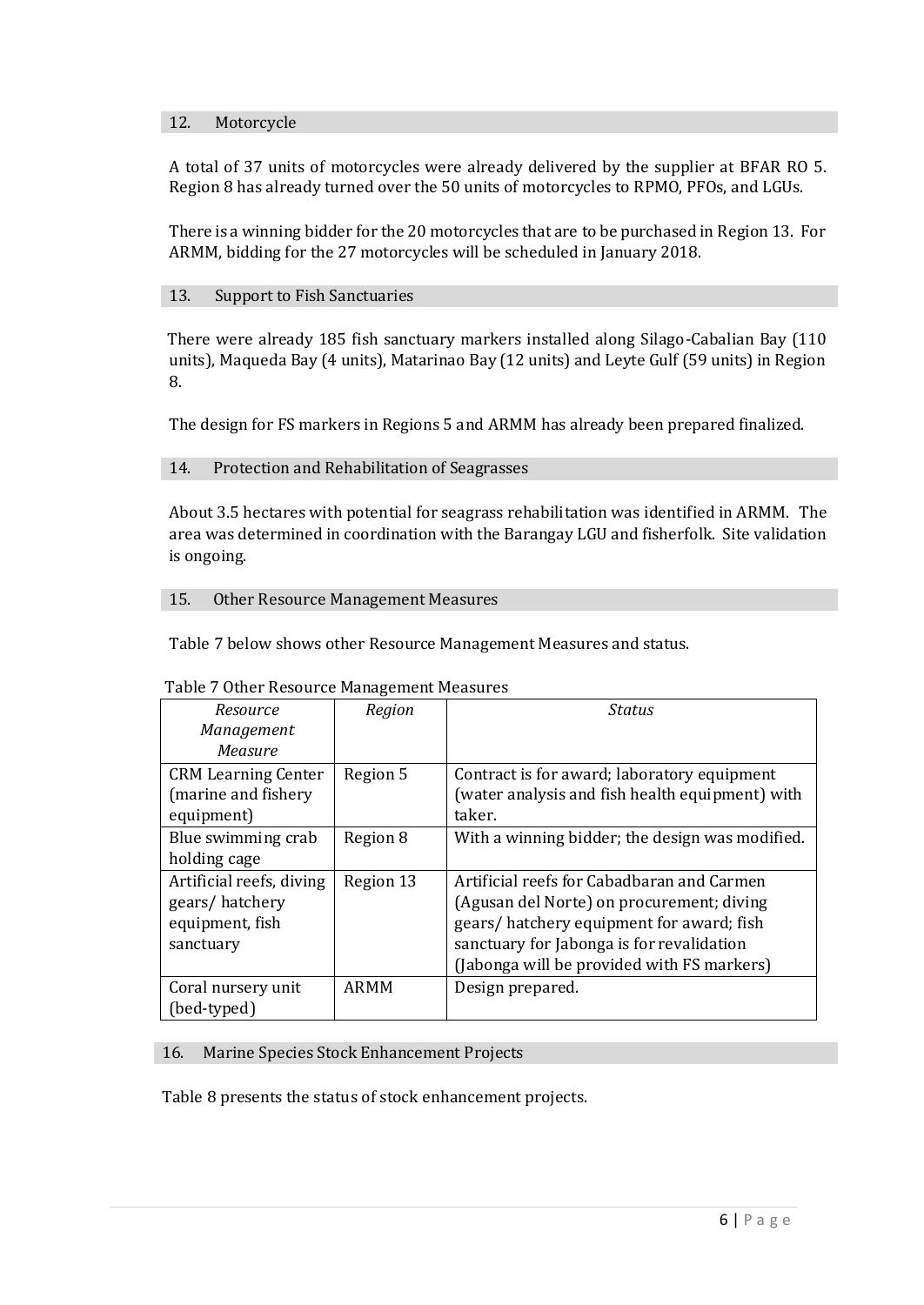| Table 8 Status of Stock Enhancement Projects |
|----------------------------------------------|
|----------------------------------------------|

| <b>Species</b>                                                        | Region      | <b>Status</b>                                                                                                                                                                                                                                                                                            | Remarks                                                                                                                                                                                                                                                    |
|-----------------------------------------------------------------------|-------------|----------------------------------------------------------------------------------------------------------------------------------------------------------------------------------------------------------------------------------------------------------------------------------------------------------|------------------------------------------------------------------------------------------------------------------------------------------------------------------------------------------------------------------------------------------------------------|
| Giant clam                                                            | Region 5    | New sites identified<br>in fish sanctuaries of<br>Pasacao (Camarines<br>Sur) and Cawayan<br>(Masbate); PR for<br>materials approved.                                                                                                                                                                     | Previously identified were<br>milkfish and mudcrab;<br>project proposal prepared.                                                                                                                                                                          |
| Blue<br>swimming<br>crab, abalone,<br>sea cucumber,<br>and giant clam | Region 8    | Dispersal of 2,000<br>blue swimming crab<br>juveniles was done in<br>Maybay Reef; also<br>dispersal of 5,000<br>abalone, 3,000 sea<br>cucumber, and 30<br>giant clams were also<br>done in Manapag<br>Reef.                                                                                              | <b>Enhancement of blue</b><br>swimming crab is also<br>considered as one of the<br>target species aside from<br>abalone, giant clam, and<br>sea cucumber;<br>collaboration with the<br><b>Guiuan Marine Fisheries</b><br>Development Center being<br>made. |
| Sea cucumber,<br>giant clam, sea<br>cucumber                          | Region 13   | Proposed sites were<br>identified for sea<br>cucumber and giant<br>clam in Barobo SDS<br>and Carmen; sea<br>cucumber on pre-<br>implementation stage<br>(social preparation<br>and IEC/validation);<br>giant clam on<br>implementation stage<br>and for seeding on<br>the first week of<br>January 2018. | Giant clam for seeding on<br>the first week of January<br>2018.                                                                                                                                                                                            |
| Nursery cage<br>for finfishes                                         | <b>ARMM</b> | Post qualification<br>report is for approval.                                                                                                                                                                                                                                                            | Preferred species are<br>siganids and grouper.                                                                                                                                                                                                             |

# 17. Supplemental Artificial Reefs

For artificial reefs, proposed site was identified in the Municipality of Pasacao, Camarines Sur (Region 5). For ARMM, there are 5-7 hectares ready for validation Panglima Tahil (Sulu) and Sumisip (Basilan).

# 18. IT Equipment

Delivery of IT Equipment was completed in Regions 5, 8, 13 and ARMM. These are desktop computers with printers, laptop computers, scanner, digital copier, LCD projectors, and fax machine.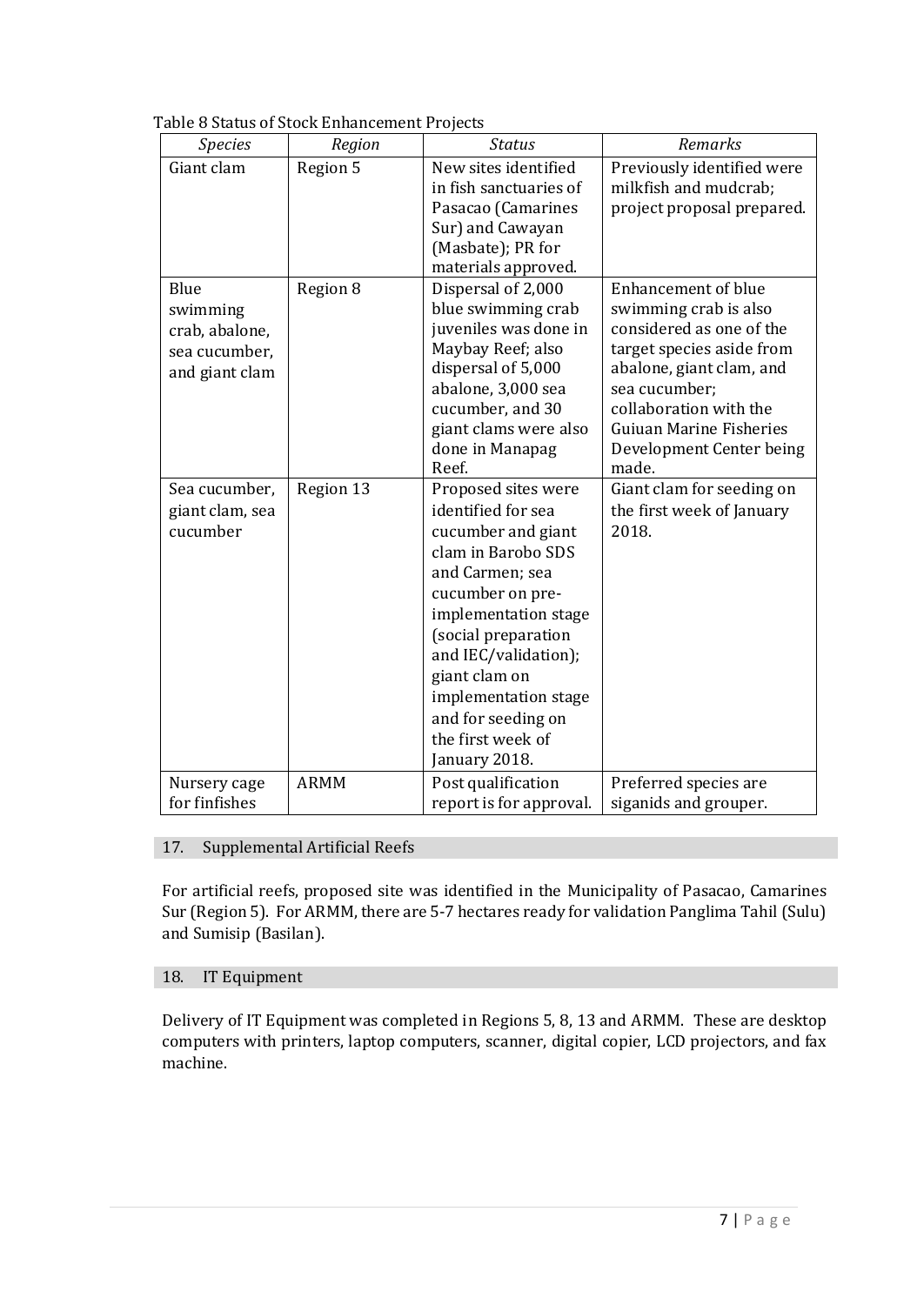#### 19. Capacity Building for Project Staff and Partners

## *Training*

Training of Trainers (ToT) on PCRA was conducted in Region 5. In this activity, the community facilitators (CFs) who completed the course served as co-facilitators. They would lead the assessment of mangrove, seagrass, coral reef area and socio-economic status of the municipality. There were also batches of PCRA conducted in Region 13. Results from this activity will contribute to the updating of CRM plan.

RPMO 13 conducted the Ecosystem Approach to Fisheries Management (EAFM) Training Workshop participated by the Municipal Agriculturists, Agricultural Technologist for Fisheries, Municipal Planning and Development Officer, Sangguniang Bayan Members and CFs of the Province of Surigao del Sur.

## *Workshop*

The Project has conducted several workshops on Marine Spatial Planning and Zoning of Municipal Waters (Region 13); Drafting of Fishery Ordinance (Region 5); and Review and Updating of CRM Plan (Region 5).

A workshop was held on GPS Reading and Nautical Maps Charting for Ragay Gulf and Albay Gulf in Region 5. This was participated by CFs assigned in the gulf and LGUs. This approach is a form of capability build-up to Project staff and partners.

## 20. Coordination and Networking

Continued coordination (meetings, consultations, dialogues) with LGUs, agencies, institutions, and other organization were being done for possible complementation.

## Component 2: Livelihood Development

## 21. Livelihood Technical Working Group

Each region has already established its own Technical Working Group for livelihood component. The TWGs are functional.

## 22. Group Formation and Strengthening

A total of 691 POs was formed/ activated during the period.

Coordination meetings and dialogues are being done with POs for Project updating which includes updates on livelihood projects. PO profiling is ongoing. Households were also considered as potential beneficiaries for livelihood projects. The Project has been providing assistance in the registration of POs.

Selection of the beneficiaries for the proposed livelihood projects in the barangays has been started. Project proposals have been submitted by POs and are under review by the RPMO to be recommended to the regional livelihood technical working group. Proposals are mainly on fishery-related livelihood activities which include fish cage, mussel culture, seaweed farming, mud crab culture, tilapia culture and fish processing.

## 23. Livelihood Development

Validation and approval of the proposed livelihood projects were made in 4 regions. Most are under procurement process. A total of 340 (Reg. 5 – 83, Reg. 8 – 89, Reg. 13 – 100, and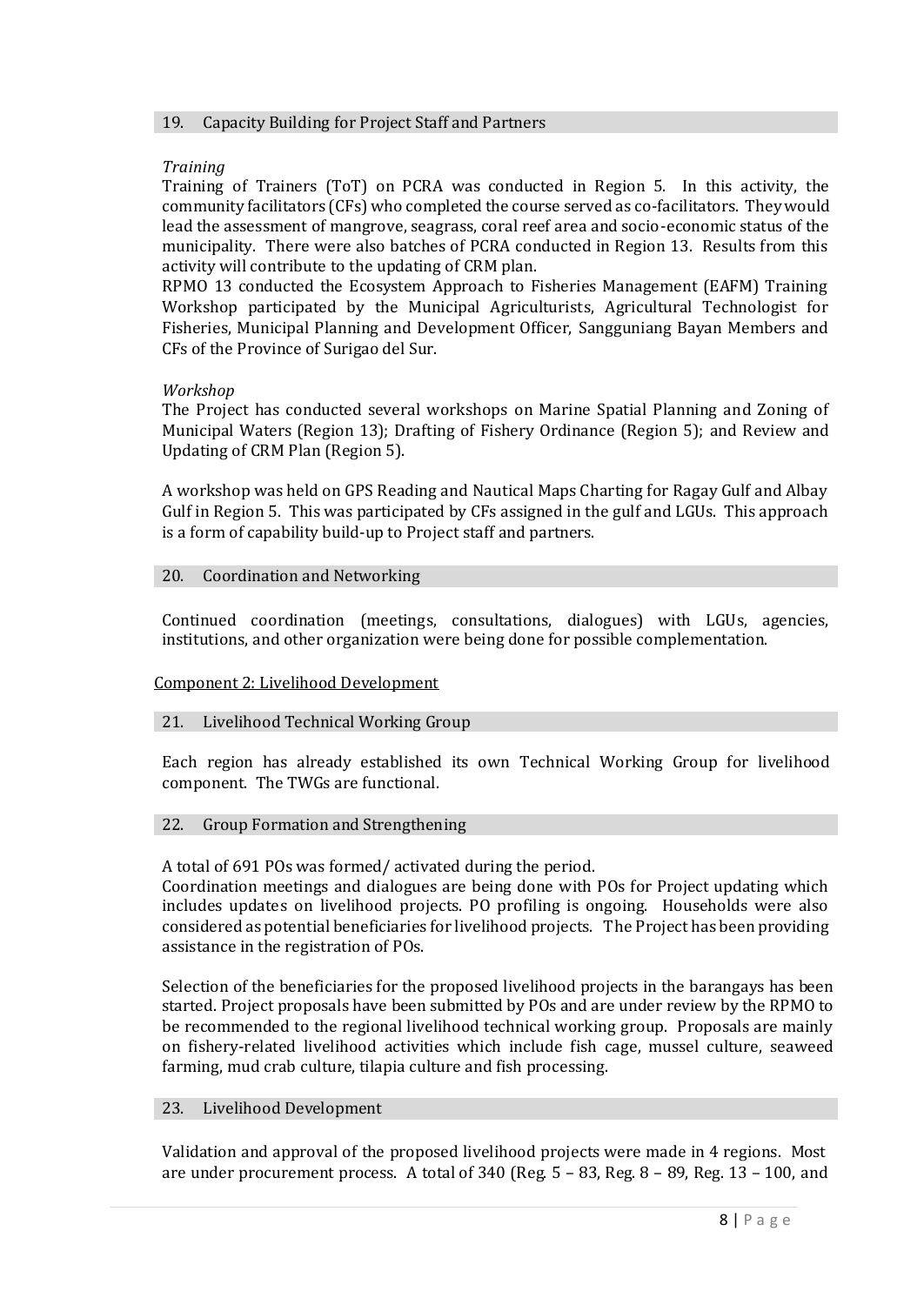ARMM – 69) livelihood project proposals were already approved with a total of 10,847 (6,413 male; 4,434 female) target beneficiaries. Most of the approved livelihood proposals are seaweed farming, aquasilviculture, fish culture, mussel/oyster culture, sea cucumber, mud crab, fish processing, lobster culture, fish pots and other enterprises.

The polyculture/aquasilviculture project in Brgy. Sacol, Buenavista, Butuan City is operational since September 2017. Stocks are bangus and mudcrab. The target of harvest will be in the last week of January 2018. If managed properly, the 27 members (15 male and 12 female) of Tabigue Marginal Fishermen's Association will be benefitted.

## 24. Community-based and BFAR hatchery development and enhancement facilities

The rehabilitation/ construction of hatchery located at Tiwi (Albay) in Region 5 is now at 35% completed.

Some of the equipment for the hatchery located at Guiuan, Eastern Samar were installed while some are under procurement. For Region 13, contract for the improvement of Cortes Multi-Species hatchery is ready for the award. For ARMM, the bid opening is scheduled on January 4, 2018.

## 25. Communal Seaweed Solar Dryer

For Region 8, constructions of 2 units of the solar dryer (for seaweed and fish drying) are under construction. These are located at Brgy. Vigan, Gen. MacArthur (Eastern Samar) and Brgy. Tinago, Calbiga (Western Samar). Construction started in December 2017. The Solar dryer for dried fish includes storage and fish drying equipment. Target beneficiaries for these are 318 (121 male, 162 female) members of PO.

There are 35 solar dryers for fund transfer to LGUs in Region 5. Funds for the 3 units of solar dryers for Manito and Sorsogon City (Albay) of Region 5 were already transferred to the LGUs and are for bidding. For Region 8, contract for the construction of 8 solar dryers are awarded and will be constructed in the municipalities of Hinunangan, General MacArthur, Zumarraga, Guiuan (3), Calbiga and Anahawan. For Region 13, there is already a winning bidder for the construction of 4 units of the solar dryer (3 units in Barobo and 1 unit in Lianga) while 5 units for Hinatuan are for completion of requirements. For ARMM, 11 seaweed solar dryer proposals (mostly for target areas in Sulu and Basilan) are approved and validated.

## 26. Mobile Ice Makers and Chest Freezers

Mobile ice makers for Region 5 already have a winning bidder and are ready for award. There are 8 units that are for delivery in the municipalities of Region 8.

Three blast freezers will be awarded in Region 13. For ARMM, the mobile ice maker will be converted into chest freezer.

For Region 8, the 80 units of freezers turned over to POs in the  $3<sup>rd</sup>$  quarter of 2017 are operational. An additional of 4 units of freezers were picked up by POs from BFAR RO 5. Eighteen units of chest freezers were delivered to RPMO 13. There were proposals for chest freezer validated and approved in ARMM.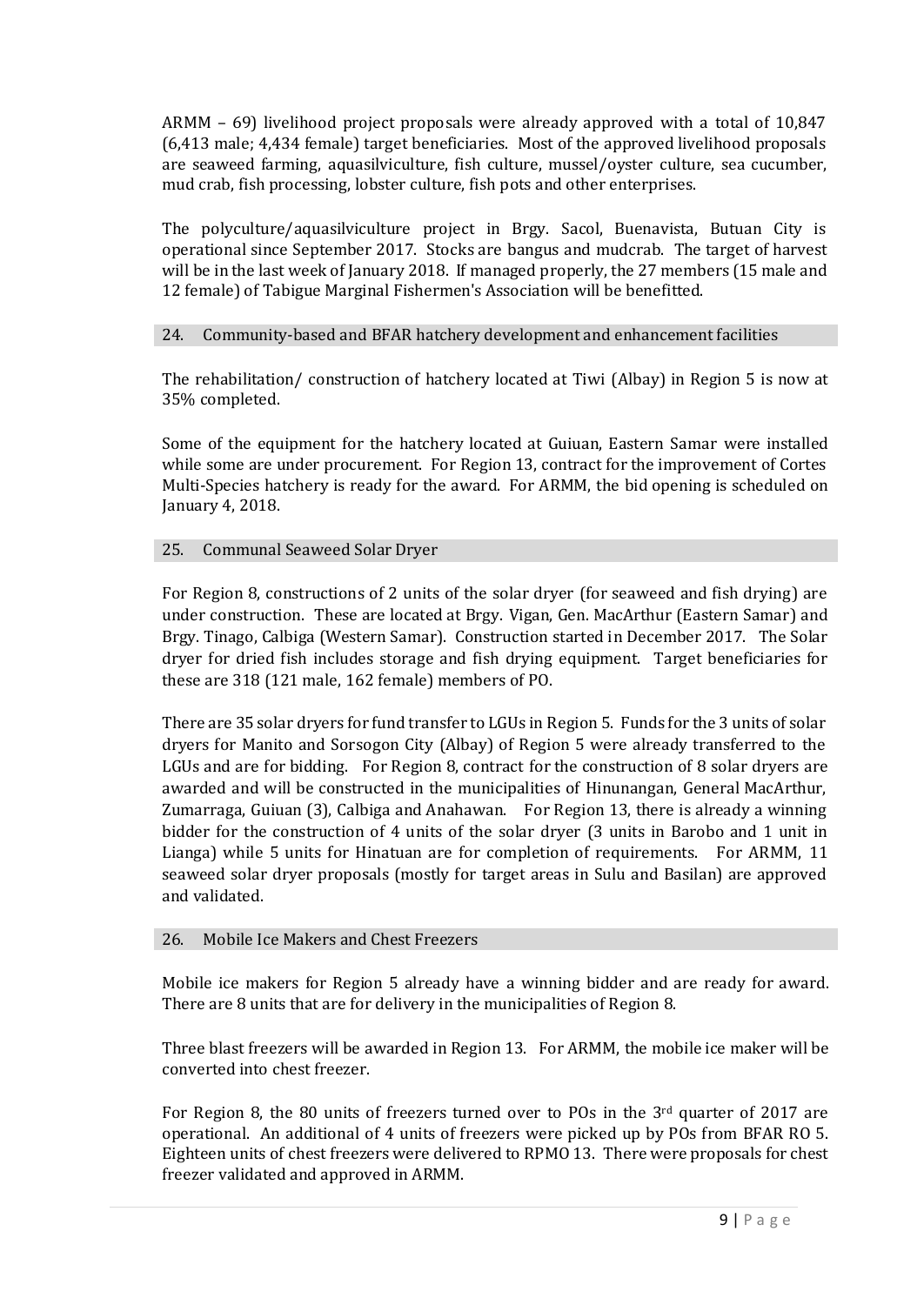## 27. Capacity Building on Gender and Development

Continuous Gender and Development (GAD) efforts were made to ensure gender institutionalization across all activities (i.e. social preparation for the POs) of FishCORAL. Two batches of Gender and Sensitivity Training were conducted in Regions 8 and ARMM. For Region 8, GST was held last November 13-17 at Hotel Rodolfo, Tacloban City attended by 36 participants while GST for ARMM last November 20-21 was held at Marcian Business Hotel in Zamboanga City with 32 participants. Participants were from BFAR organic staff, FLDTs, CFs and RPMO staff.

There were 10 batches of Gender Sensitivity Training or GAD Mainstreaming held in 4 regions. The workshop stressed the importance of integrating it into the CRM and Livelihood Development components of the project. The training was participated by selected CFs, RPMO staff, the BFAR RO staff, and resource persons from PSCO. See Table 9.

| Region      | Date                           | No. of Participants |        |       |
|-------------|--------------------------------|---------------------|--------|-------|
|             |                                | Male                | Female | Total |
| Region 5    | November 17, 2017              | 26                  | 28     | 54    |
|             | December 1, 2017               | 16                  | 13     | 29    |
|             | December 6, 2017               | 27                  | 21     | 48    |
|             | December 14, 2017              | 31                  | 17     | 48    |
| Region 8    | May 4-5, 2017                  | 10                  | 16     | 26    |
|             | $13-15$ ,<br>November<br>2017  | 8                   | 16     | 24    |
|             | $15-17$ ,<br>November<br>2017  | 10                  | 14     | 24    |
| Region 13   | August 26 - 28,<br>2017        | 31                  | 12     | 43    |
| <b>ARMM</b> | September<br>$24 - 26$<br>2017 | 16                  | 28     | 44    |
|             | $20 - 21$<br>November<br>2017  | 14                  | 16     | 30    |
| Total       |                                | 189                 | 181    | 370   |

Table 9 Gender Sensitivity Training

Ten batches of training/workshop on Gender and Financial Literacy were also conducted in Region 5 with 495 participants (287 male and 208 female) composed of PO key officers and members of the barangay council.

## 28. Training or Workshops

Seminar on food safety standards was conducted last October 9-10, 2017 at Nipa Garden, San Jose, Tacloban City with CFs and selected RPMO staff as participants. This was followed by a meeting last October 11 to discuss technical considerations on tilapia culture. These activities were done to improve business plans related to fish processing and tilapia culture.

The FishCORAL Aqua-based Business School Writeshop was conducted last November 23- 24, 2017 at Hotel Rodolfo, Tacloban City in partnership with the CIP FoodSTART+. The activity served as a venue in the refinement and adaptation of FBS curriculum within the context of FishCORAL Project. Participants were from PSCO, RPMOs and BFAR organic staff of Regions 5, 8, 13, and ARMM.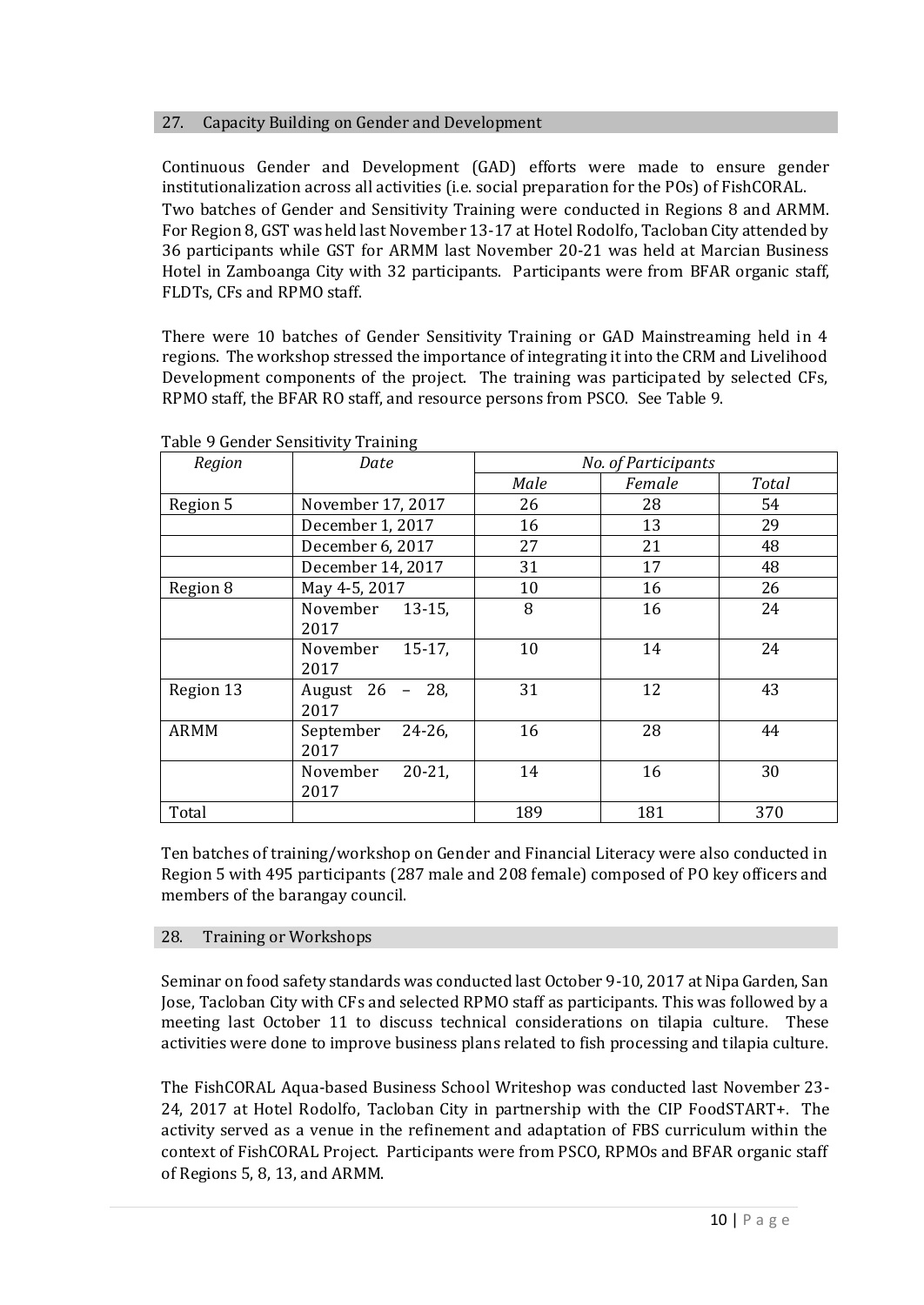In partnership with CIP-FoodSTART+, Aqua-based Business School Training of Facilitators (TOF) was conducted in Davao City. Participants were CFs, FLDTs, RPMO staff and PSCO. Resource persons were from CIP-FoodSTART+. Objectives of the training were to: 1) develop capacities of Project Staff as facilitators for ABS implementation, and 2) develop an action plan for organizing ABS in FishCORAL sites in ARMM. A value chain framework within the context of climate change was applied. Resource persons provided lectures and group exercises and fieldwork. There were also field/market visits where participants were deployed and given the opportunity to interact with chain actors (e.g. traders, producers, consumers). The draft action plan was also developed per region.

#### 29. Skills training for People's Organizations

Technology Training for Fish Processing: Bottling (bangus sardines) was conducted in Region 5. This was participated by members of Bayanihan Savings Replication Organization (BSRO) in Brgy. San Juan, Del Gallego, Camarines Sur. A total of 18 participants consisting of 6 Male and 12 Female attended the activity.

Training on Milkfish Deboning was conducted at Brgy. Trinidad, Tubabao Island in Guiuan (Eastern Samar) last June 9-10, 2017. This activity was participated by 54 members (16 male and 38 female) of *Organisasyon ng mga Mahihirap as Trinidad*.

#### 30. Knowledge Sharing

The Project conducted a knowledge sharing activity in the municipalities of Cagdianao (Dinagat Islands) and Del Carmen, (Surigao del Norte). This was participated by BFAR 13 organic staff, RPMO 13 staff and LGU representatives of San Agustin. Learnings acquired from the activity will be popularized to those households or organizations who will be engaged with similar livelihood project.

The PSCO LO and RPMO LO together with the selected CFs conducted a cross-visit in Sta. Cruz, Davao del Sur. The group visited the different project sites in the area and conducted interaction with POs. Sites visited are: 1) BFAR 11 fish cages (bangus, snapper, siganid, shrimps, grouper); 2) Fishponds (red tilapia and bangus); 3) Mudcrab culture; 4) Fry collector (grouper, shrimps, etc.) and grow-out hatchery (stock enhancement of mudcrabs); 5) Fish processing area; 6) BFAR 11 Multi-Species Hatchery; and 7) Bangus fish cage (PO actual harvest operations).

#### 31. Other Activities

## *a. Gathering of barangay and municipal profile*

As of this period, there were 89 city/ municipal profiles and 626 barangay profiles gathered. Municipal and barangay profiles are being completed. Fisherfolk profiling is also being done.

## *b. Partnership and Linkaging*

The Project has continuously considered potential partnerships and linkages with different agencies like DA, DSWD, DOST, DTI, and NGOs that may complement in some of the undertakings related to CRM and livelihood development.

#### *c. Coaching and Mentoring*

Coaching and mentoring activities were continuously done with concerned Project staff and CFs to capacitate them in handling Project-related activities (i. e. business plan preparation,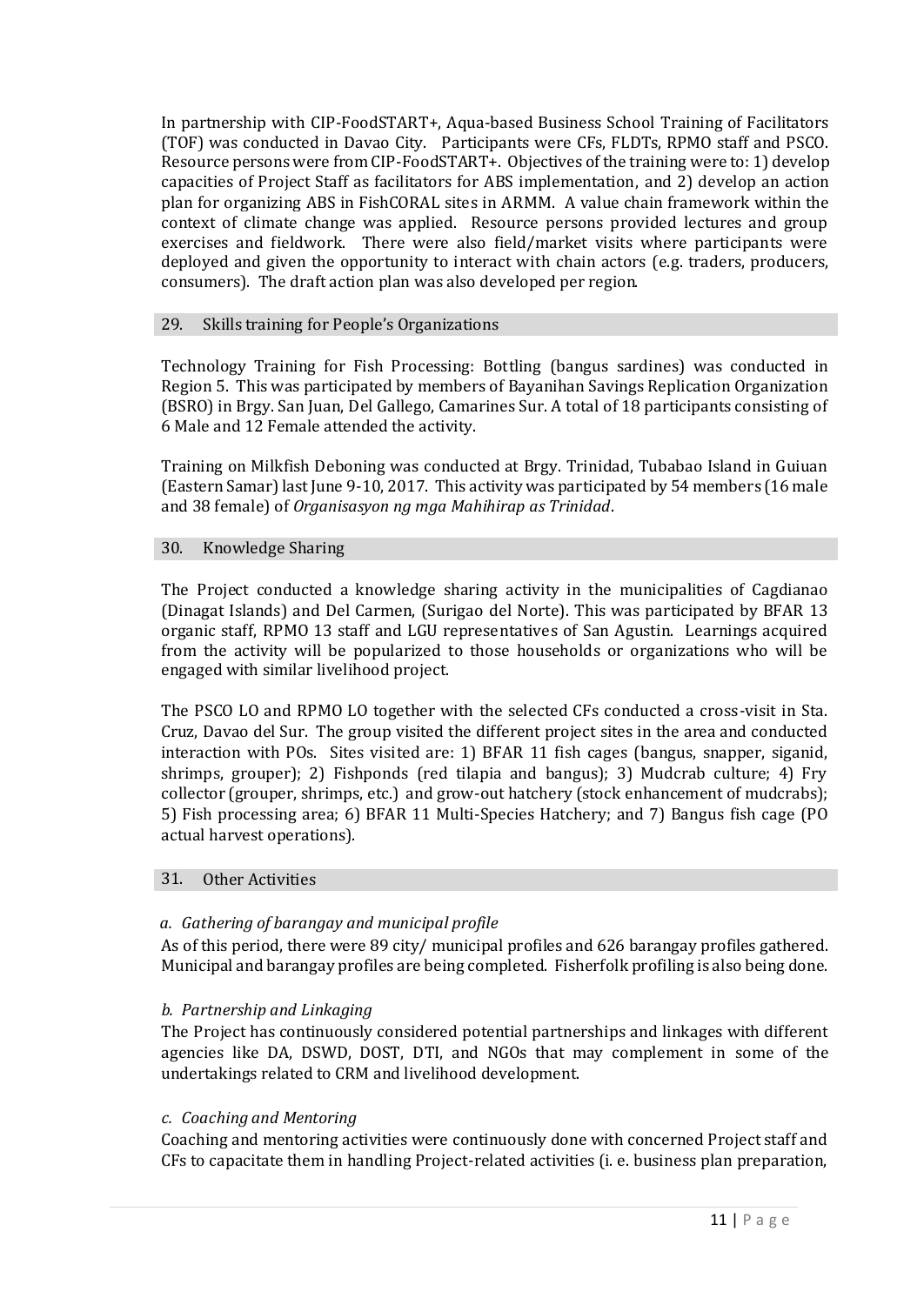conduct of FGD). Series of reorientation on livelihood development guidelines were also conducted.

## *d. Meetings*

A joint PSCO and RPMO livelihood consultation meeting was held on October 18-19, 2017 to aid RPMO staff in the preparation of business plans.

Technical meetings on livelihood was conducted in Regions 8 and 5. This was attended by IFAD representatives, PSCO officers, RPMO personnel and community facilitators. There were presentations of draft livelihood project proposals. It was suggested that entries on financial should be revisited. Guidelines on livelihood development was also discussed.

#### Component 3: Project Management and Coordination

#### 32. Memorandum of Agreement

Memoranda of Agreement with LGUs were completed for the 103 municipalities. These LGUs have signified their support to Project and its integration to their CRM plans. The signed Memorandum of Agreement (MOA) were already forwarded to the RPMOs.

#### 33. Municipal Project Management Office or Municipal Project Implementing Unit

There are already 80 MPMOs and 23 MPIUs (for ARMM) established as of the period. Copies of Executive Orders on the creation of 103 MPMO/MPIU are received by RPMOs. There were MPMO/MPIU meetings held during the period primarily to discuss project updates, issues and concerns, recommendations, other matters related to Project implementation.

#### 34. Monitoring and Evaluation (M&E)

The Project completed the roll-out of the approved Project M&E Guidelines in 4 regions. This was participated by the Regional M&E Officer/Assistant, MIS Officer, and Gender Officer. The activity aimed at discussing the Approved Project M&E guidelines, Expanded Logical Framework, and Theory of Change. The templates presented during the roll-out will be used for the reporting and monitoring activities.

Site monitoring activities were also conducted in the four regions.

For Region 8, field visit was done in Marabut, Samar to monitor the installed fish sanctuary markers, watchtower site, motorcycle for LGU, and upright freezers for POs. The PSCO also visited the on-going construction of BFAR 5 hatchery at Tiwi, Albay in Region 5. For Region 13, sites visited were the on-going construction BMMB in Masao, Butuan City and the existing livelihood project (Bangus and Crab Culture) located at Brgy. Sacol, Buenavista. For ARMM, site visitation was conducted in the ongoing BMMB and watchtowers in Datu Odin Sinsuat and Parang, Maguindanao.

Physical and Financial Reports (Monthly, Quarterly, and Annual) were submitted to DA-BFAR, DA-Special Programs/Projects Coordination & Management Assistance Division (SPCMAD), NEDA and IFAD.

Geotagging of the ongoing sub-projects (BMMBs, watchtowers, solar dryers, hatcheries, livelihood projects, etc.) is being established.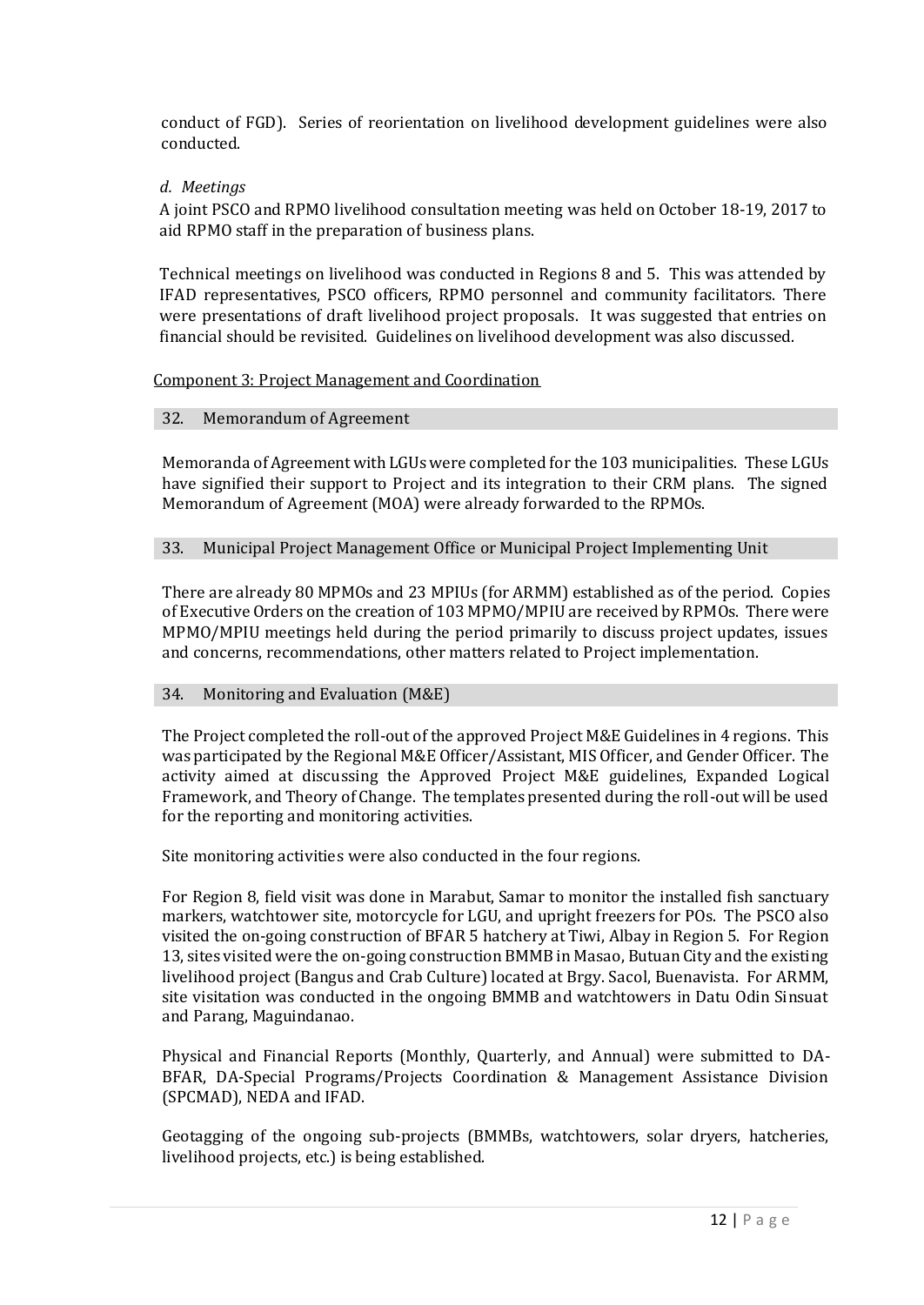PSCO staff conducted monitoring in selected sub-projects in 4 regions. Findings were reflected in Table 10.

| Region      | Name of Sub-projects            | Status/Findings                              |
|-------------|---------------------------------|----------------------------------------------|
| Region 5    | <b>Rehabilitation of BFAR 5</b> | 35% completed; equipment and facilities are  |
|             | hatchery at Tiwi, Albay         | for delivery                                 |
| Region 8    | Fish sanctuary markers          | Installed; defective markers was coordinated |
|             |                                 | to the supplier for replacement              |
|             | Watchtower in Marabut,          | Under construction                           |
|             | Samar                           |                                              |
|             | <b>Upright freezers</b>         | 80 units turned over to 65 POs               |
| Region 13   | <b>BMMB</b> in Butuan City      | 100% completed                               |
|             | Polyculture project at Brgy.    | Stocked with 2,000 milkfish fry and 500      |
|             | Sacol, Buenavista               | mudcrab juveniles; started in September      |
|             |                                 | 2017; first cropping will be in January      |
| <b>ARMM</b> | BMMB in Datu Odin Sinsuat,      | 10% completed                                |
|             | Maguindanao                     |                                              |
|             | Watchtower in Datu Odin         | 10% completed                                |
|             | Sinsuat, Maguindanao            |                                              |
|             | Watchtower in Parang,           | 90% completed                                |
|             | Maguindanao                     |                                              |
|             | Watchtower site in Picong,      | Site is suitable; the proposed site is owned |
|             | Lanao del Sur                   | by the municipal mayor; RIO and CF to        |
|             |                                 | complete requirements                        |
|             | Watchtower site in              | Site is suitable; the proposed site is       |
|             | Balabagan, Lanao del Sur        | privately-owned; with deed of donation; RIO  |
|             |                                 | and CF to complete requirements              |
|             | Watchtower in Sultan            | According to the RPC and RIO site is not     |
|             | Mastura, Maguindanao            | suitable; LGU will identify new site         |

Table 10 Field Visit to Selected Sub-projects and Findings

## 35. IFAD Project Missions

## *Project Missions*

A Follow-up and Implementation Support Mission for FishCORAL Project was conducted on May 23 to June 05, 2017 that assessed the status of the agreed actions of the 2016 supervision and implementation support mission, the progress of implementing the 2017 Annual Work Plan and Budget (AWPB) and Annual Procurement Plan (APP), the completeness of Project staffing and Project implementation arrangements at all levels, and agreed on a set of actions for the following months until the regular supervision and implementation support mission scheduled in September 2017. Mission members were Mr. Jerry Pacturan and Mr. Yolando Arban (IFAD), Ms. Arma Bertuso (CIP-FoodSTART+), and PSCO Officers.

The 2nd IFAD Follow-Up Mission was held last October 18-19, 2017 headed by the Mr. Omer Zafar (Asia-Pacific Country Programs Manager), Mr. Jerry Pacturan (Country Programs Officer) and Mr. Rolando Arban (IFAD Consultant) together with the staff of the PSCO for the revalidation of the previously conducted IFAD Mission last September 2017. Site visitation in the Aquasilvi Project located at Brgy. Sacol, Buenavista, Agusan del Norte and a dialogue with PO members at Masao, Butuan City were conducted.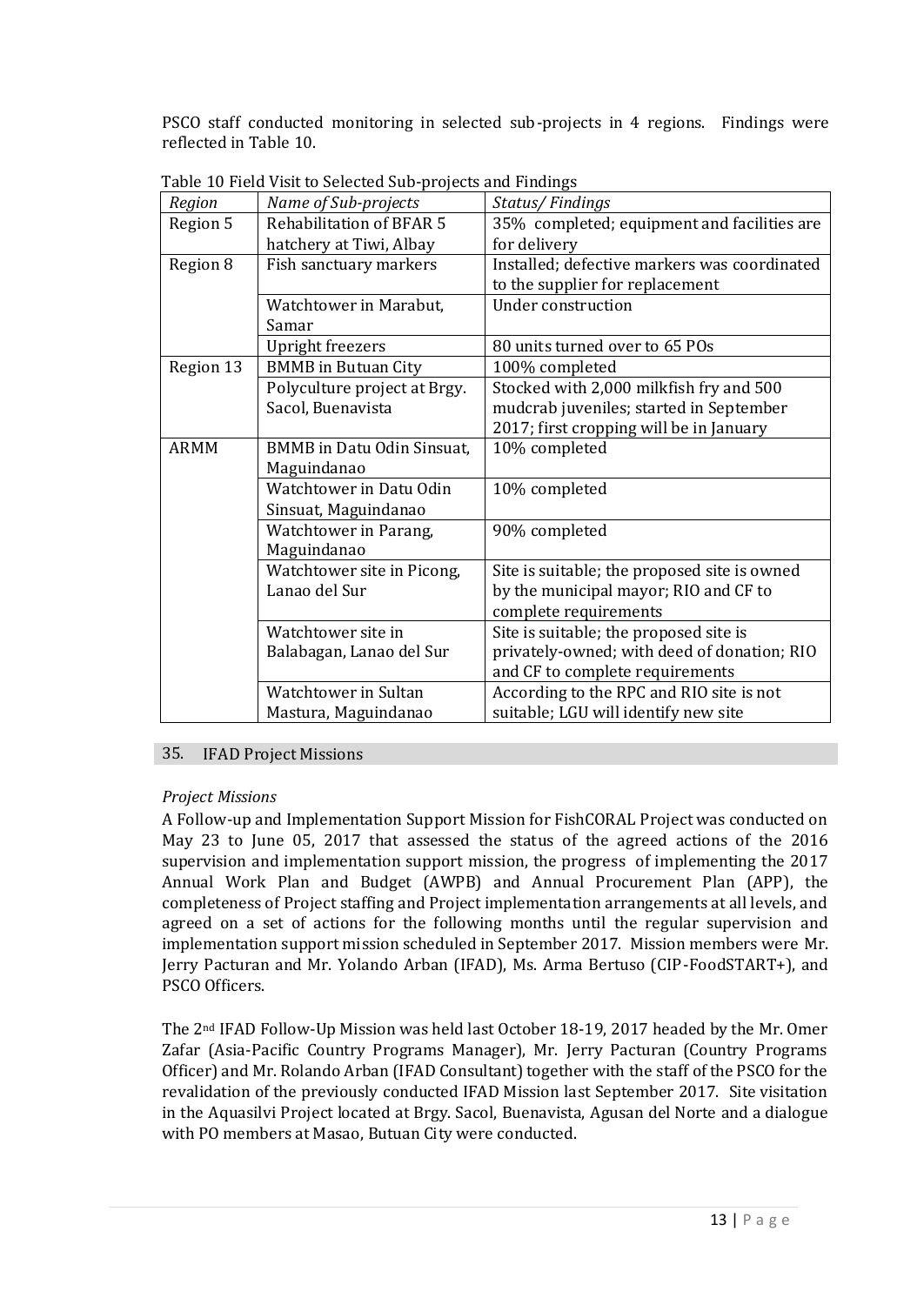The IFAD Team conducted project's second Supervision Mission, which took place from 1 to 14 September 2017. The mission's objectives were to assess the progress of project implementation; identify implementation issues and bottlenecks; and agree on a set of actions to resolve constraints and improve implementation. The team consulted with: project staff at the Bureau of Fisheries and Aquatic Resources (BFAR) at national and regional levels; Mayors and Municipality and City staff in Local Government Units (LGUs) in the regions; and communities and People's Organizations (POs). Aide-memoire was prepared, reviewed and discussed with key stakeholders at the mission's wrap-up meeting in Manila on 14 September 2017.

Financial Management Mission led by Mr. Ed Angeles (IFAD) was held in 4 regions from October 17 to 28, 2017. The mission served as a venue to review disbursement/ financial report of the Project, conduct an orientation on IFAD policies and exit conference, and meet with RPMO staff and the BFAR Regional Accountant and Budget Officer.

#### 36. Regional Coordination and Support Committee

Regional Coordination and Support Committee (RCSC) was established in Regions 5, 8, 13 and ARMM.

There were RCSC meetings held in Regions 5, 8, 13, and ARMM. The meeting served as a venue to discuss Project implementation status, issues/concerns, and next steps. There were representatives from the Department of the Interior and Local Government (DILG), National Economic and Development Authority (NEDA), Department of Environment and Natural Resources (DENR), Department of Agriculture (DA), Department of Science and Technology (DOST), Department of Public Works and Highways (DPWH), Department of Trade and Industry (DTI), Philippine Coast Guard (PCG), and Philippine National Police (PNP).

## 37. FishCORAL Planning Workshop

The PSCO conducted the Mid-Year Planning Workshop on 19-24 June 2017 in Quezon City to discuss the second semester catch-up plans and compliance to the recommendations of the IFAD Follow-up Mission. To prepare the 2018 AWPB and APP for submission to the Project Steering Committee, a Planning Workshop was held on November 06-10, Icon Hotel Timog, Quezon City. Participants for both workshops were the BFAR Regional Directors, officers from BFAR Central Office, Regional Offices, RPMO, and PSCO.

A Project Technical and Planning Workshop was held last 16-20 January 2017, Icon Hotel, Quezon City. Its main objective is to prepare the Annual Work Plan and Budget and Annual Procurement Plan for 2017. It was attended by RPMO officers and BFAR Regional Officers of four (4) regions covered by the FishCORAL Project. The workshop also served as venue on discussing Project accomplishments in 2016, present status and plans/targets for 2017. Workshop outputs include: 1) 2017 Annual Work Plan Budget (AWPB) ; and 2) 2017 Annual Procurement Plan (APP).

The PSCO conducted the Mid-Year Planning Workshop on 19-24 June 2017 in Quezon City to discuss the second semester catch-up plans and compliance to the recommendations of the IFAD Follow-up Mission. To prepare the 2018 AWPB and APP for submission to the Project Steering Committee, a Planning Workshop was held on November 06-10, Icon Hotel Timog, Quezon City. Participants for both workshops were the BFAR Regional Directors, officers from BFAR Central Office, Regional Offices, RPMO, and PSCO.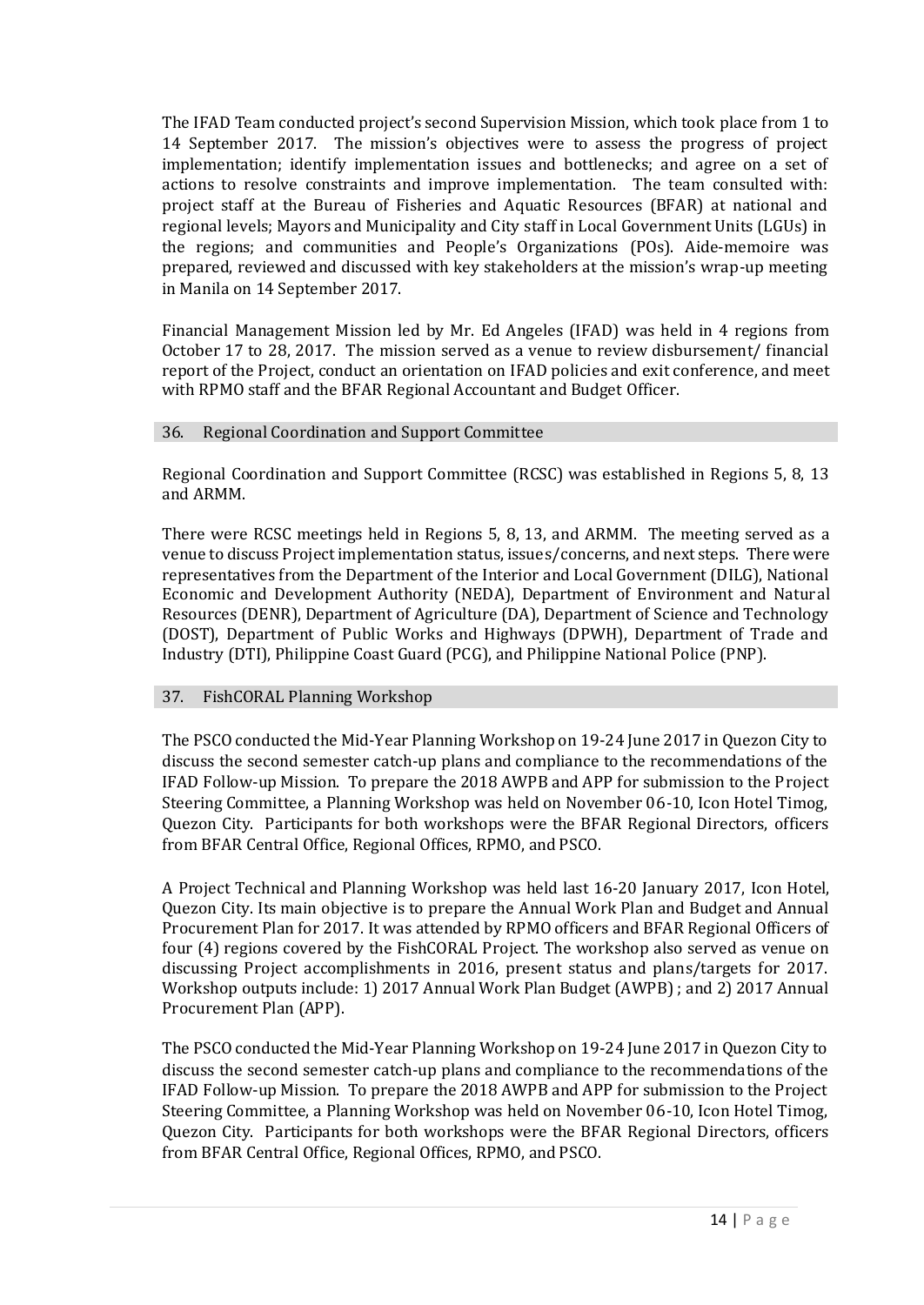M&E System Workshops for Region 5, 8, 13 and ARMM were completed. For Region 5, workshop was conducted last March 29-30; Region 8, workshop was on February 21-24; Region 13, workshop was held last March 9-10, and; ARMM, was on March 15-16, 2017. Participants were RPMO Officers, BFAR Regional Officers involved in the Project and Provincial Fisheries Officers (PFOs). Site visits and consultation meetings with POs were also part of the activity.

#### 38. Delegation from the IFAD-financed Coastal Community Development Project (CCDP)

A delegation from the IFAD-financed CCDP of the Indonesia Ministry of Marine Affairs and Fisheries (MMAF) and the CCDP Project Implementation Units (PIUs)/District Fisheries Agencies included in their visit a meeting with FishCORAL officers held on November 29, 2017. The meeting was a venue for exchange of experiences, learnings and good practices on their respective project implementation.

#### 39. Coordination Meetings

The PSCO hosted the FishCORAL Management Meeting last October 10, 2017, at Icon Hotel, Quezon City. This was attended by PSCO, RPMOs and BFAR Regional Staff.

Meetings were done both for the PSCO and RPMO level. Matters related to Project implementation were being discussed in the meeting, including issues and concerns. There were also coordination meetings with IFAD representatives, BFAR key staff and Project staff to discuss Project physical and financial status.

#### 40. Capacity Building for Project Staff

#### *Training*

Two batches of Training of Facilitators on Farmers Business School (FBS) Approach with Climate Change and Gender Perspectives was jointly organized by BFAR-FishCORAL and CIP-FoodStart+ in Region 8 and ARMM held last April 3 – 7 and December 17-20, respectively. The FBS is a participatory action learning approach supporting farmers' participation in dynamic agricultural value chains. This was participated by members of people's organization, LGU representatives, agriculture/fisheries technicians, community facilitators, FLDTs, RPMO representatives and PSCO.

In partnership with CIP-FoodSTART+, Aqua-based Business School Training of Facilitators (TOF) was conducted in Davao City. Participants were CFs, FLDTs, RPMO staff and PSCO. Resource persons were from CIP-FoodSTART+. Objectives of the training were to: 1) develop capacities of Project Staff as facilitators for ABS implementation, and 2) develop an action plan for organizing ABS in FishCORAL sites in ARMM.

A value chain framework within the context of climate change was applied. Resource persons provided lectures and group exercises and fieldwork. There were also field/market visits where participants were deployed and given the opportunity to interact with chain actors (e.g. traders, producers, consumers). The draft action plan was also developed per region.

Training on "Community Facilitation and People's Organization Revitalization" was conducted in Region 13. Participants were RPMO personnel and community facilitators. Region 5 had organized Trainers' Training for CRM and Workshop on the Amendment of Municipal Fishery Ordinance which was attended by CFs of the Ragay Gulf.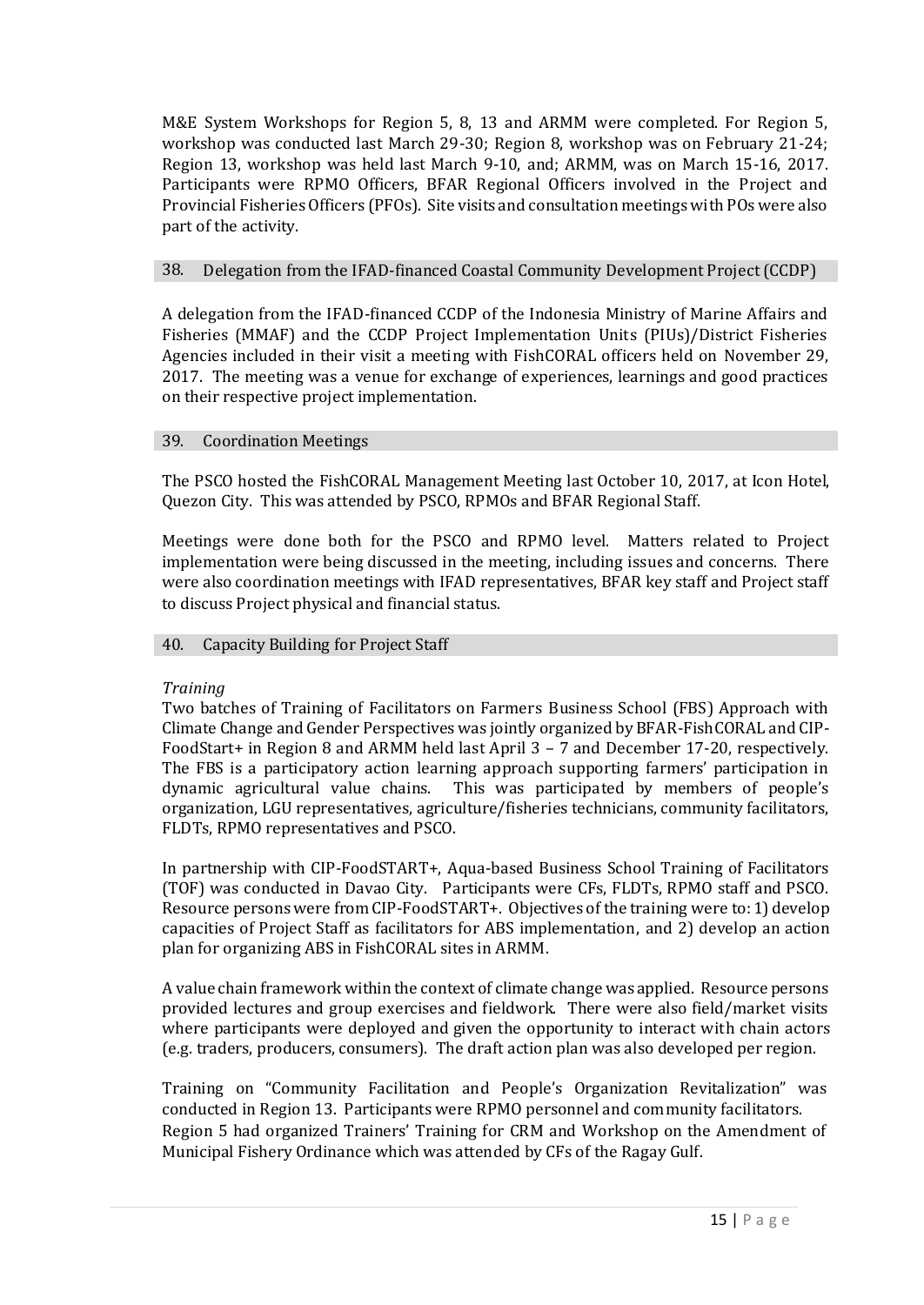## *Workshop*

The FishCORAL Aqua-based Business School Writeshop was conducted last November 23- 24, 2017 at Hotel Rodolfo, Tacloban City in partnership with the CIP FoodSTART+. The activity served as a venue in the refinement and adaptation of FBS curriculum within the context of FishCORAL Project. Participants were from PSCO, RPMOs and BFAR organic staff of Regions 5, 8, 13, and ARMM.

Four batches of Business Plan Development cum Writeshop were held in Regions 5, 8, 13 and ARMM to aid CFs in the refinement of the sub-project proposals of their respective POs using the recommended format and guidelines. These were participated by CFs, LGU and PO representatives with a total of 174 (105 female and 69 male).

#### 41. Project Staff

There are 195 Project staff as of December 2017. Of these, 38% are male and 62% are female.

See Table 10 for the complete number of Project staff at PSCO and RPMO level.

| <b>Office</b>              | <b>Number</b> |           |       |
|----------------------------|---------------|-----------|-------|
|                            | Male          | Female    | Total |
| PSCO (BFAR Central Office) | 7             | 7         | 14    |
| Sub-total                  | 7             | 7         | 14    |
| RPMO 5 (BFAR RO 5)         | 6             | 6         | 12    |
| RPMO 8 (BFAR RO 8)         | 4             | 6         | 10    |
| RPMO 13 (BFAR RO 13)       | 4             | 7         | 11    |
| RPMO ARMM (ARMM-BFAR)      | 4             | 7         | 11    |
| Sub-total                  | 18            | 26        | 44    |
| CFs (BFAR RO 5)            | 21            | 14        | 35    |
| CFs (BFAR RO 8)            | 23            | 35        | 58    |
| CFs (BFAR RO 13)           | 6             | 11        | 17    |
| CFs (ARMM-BFAR)            | 10            | 17        | 27    |
| Sub-total                  | 60            | 77        | 137   |
| Total                      | 75 (38%)      | 110 (62%) | 195   |

#### Table 10 Project staff

## 42. Project Steering Committee (PSC)

The 2nd Project Steering Committee (PSC) Meeting was held last March 07, 2017. The meeting aimed to discuss and request for approval of Project's AWPB and APP for the 2017 continuing and current budget.

- 43. Management Information System (MIS)
	- Fishcoral Project website ready for production;
	- GIS system completed;
	- Project's website dataset function to cater all updates regarding the project status;
	- Data visualization function for dashboard presentation from datasets: and
	- Database for the list of beneficiaries able to show gender aggregated based on the M&E tool.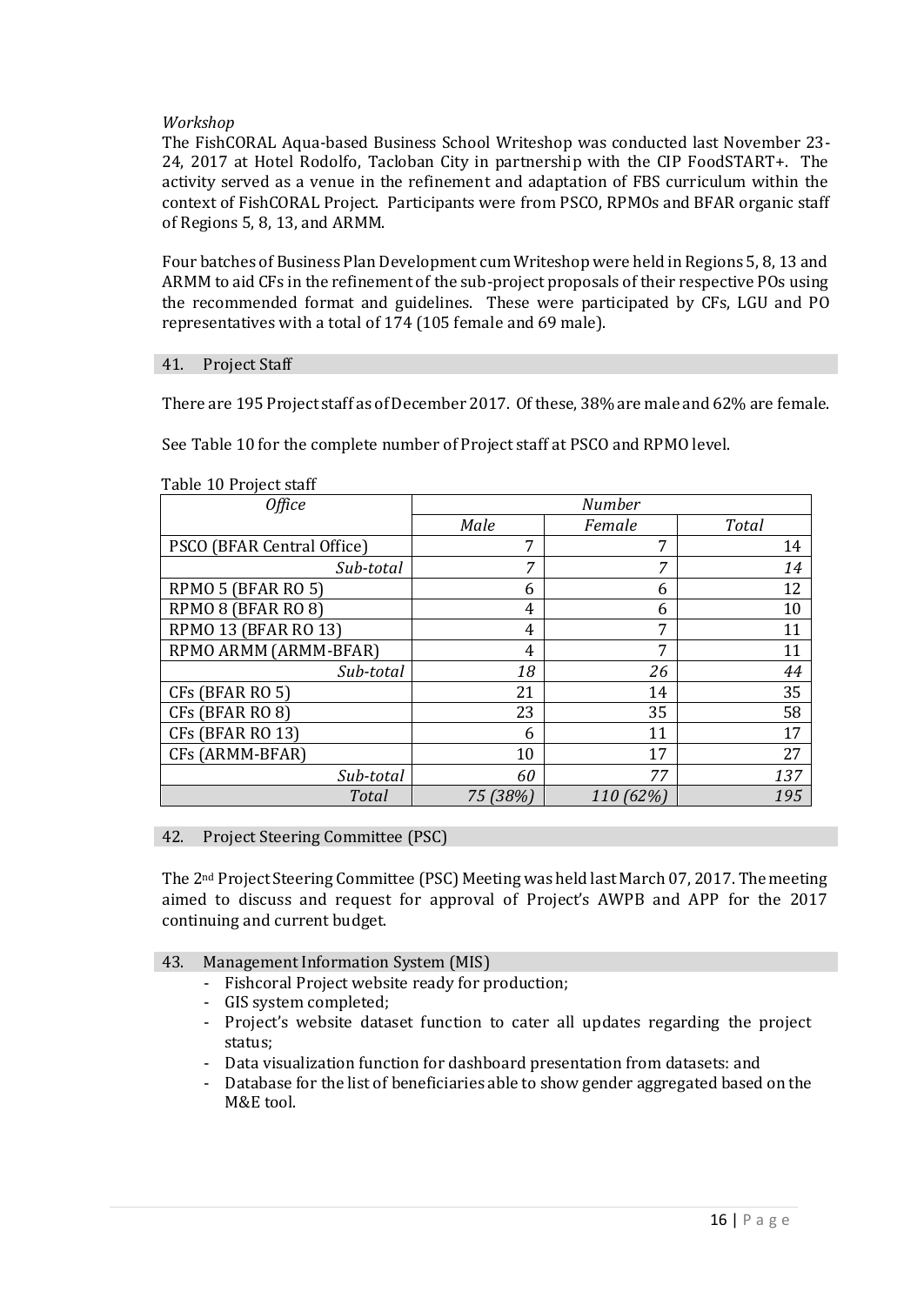#### 44. Knowledge Management (KM)

- Finalized Project logo and developed its accompanying logo usage and photography guidelines;
- Crafted Community Facilitator's Guide;
- Wrote FishCORAL Frequently Asked Questions (FAQs);
- Crafted first issue of newsletter on FishCORAL activities and accomplishments;
- Continual writing of articles on FishCORAL Project activities and accomplishments;
- Continual updating of FishCORAL activities on FishCORAL Facebook page and account, IFAD PH Knowledge Learning Market, and IFAD Asia group;
- Continual updating and uploading of articles and knowledge resources on IFAD Asia Community; and
- Provided venue for knowledge sharing of RPMOs through Facebook groups.

## 45. Partnerships and Linkaging

The Project has continuously considered potential partnerships and linkages with different agencies like DA, DSWD, DOST, DTI, and NGOs that may complement in some of the undertakings related to CRM and livelihood development.

#### 46. Project Guidelines

The Guidelines for the Project Monitoring and Evaluation (M&E) System was finalized. M&E Guidelines elaborates Framework for Planning, M&E, and Knowledge Management (KM); Participatory Planning; Participatory M&E; Management Information System (MIS); and Learning and KM.

Guidelines for the Institutions, Gender and Development was also completed. It was considered in the document to further elaborate the indicators concerning gender, especially the aspect on the composition of leaders of respective beneficiaries that 50% of beneficiaries of the sub-project must be implemented by women not necessarily implemented by Women's Organization.

The Livelihood Development Guidelines was also finalized which will serve as guide in the implementation of activities and sub-projects under the Livelihood Development Component. It provides details from the selection, planning and development up to the approval and implementation of the enterprise projects. The RPMOs, LGUs and POs will be guided in coming-up with doable projects that could help them uplift their living conditions.

The Project's Procurement Guidelines is finalized using RA 9184 (Government Procurement Act) as a reference. "Community participation" as stated in the Government Procurement Policy Board (GPPB) Resolution No. 03-2013 date January 21, 2013, is also considered in the guidelines.

These guidelines were included in the Revised Project Implementation Manual (PIM) and were approved by IFAD for implementation.

## 47. Project Implementation Manual

The Revised Project Implementation Manual (with attachments) was submitted to IFAD last March 2017 and was approved by IFAD last August 2017 for implementation.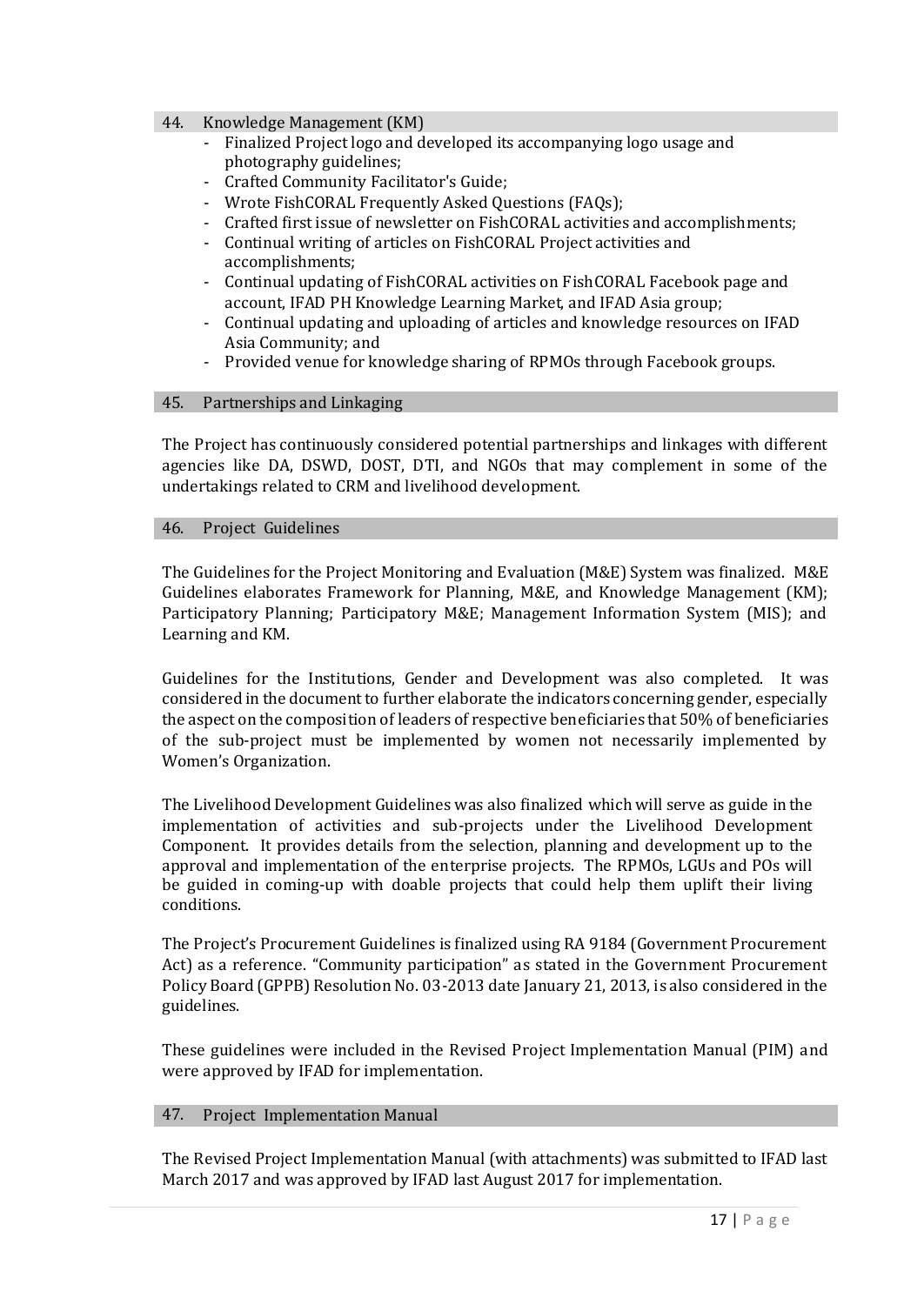#### 48. Other activities

The FishCORAL Project hosted the IFAD- Philippine Gender Network General Assembly (IPGN) last April 17 to 21, 2017 in Legazpi City. This assembly is organized yearly to become more proactive in gender mainstreaming on various components of the project. This was participated by representatives of the different IFAD projects in the country.

The FishCORAL Project Team hosted the Annual Country Portfolio Review (ACPoR) sponsored by FishCORAL on 24-27 January 2017, Butuan City.

Last April 26-28, 2017, the Institution and Gender Specialist (IGS) of PSCO attended the Orientation Seminar on Voluntary Guidelines on the Responsible Governance of Tenure of Land, Fisheries, and Forest (VGGT) for government agencies in Tagaytay City. The objective of the said orientation was to arrive a common understanding on the VGGT and VGSSF and to identify challenges in relation to policies, structure, implementation processes faced by government agencies and recommend possible solutions. This activity was organized by the Asian NGO Coalition(ANGOC).

|    | <b>Problems/bottlenecks</b>                 | <b>Action taken/Recommendations</b>                |
|----|---------------------------------------------|----------------------------------------------------|
|    | 1. Slow action of some LGUs on the          | Series of dialogues and meetings with              |
|    | delineation of their municipal waters.      | municipal mayors and sanggunian members            |
|    |                                             | regarding the delineation of municipal water       |
|    |                                             | are scheduled; advised CFs to continue to          |
|    |                                             | disseminate information and provide short          |
|    |                                             | orientation to their respective LGUs for them      |
|    |                                             | to gain more knowledge about the Project.          |
|    | 2. Bidding on some of the big-ticket-       | RPMO is thinking of proceeding to fund             |
|    | items failed due to either                  | transfer and/or encouraging possible bidders       |
|    | disqualification of the bidder or no        | to join in the next bidding. If it will still give |
|    | bidder at all due to very low ABC.          | the same result, then BFAR organic and RPMO        |
|    |                                             | will raise the ABC as suggested by IFAD.           |
| 3. | Low accomplishments on CRM                  | RPMOs of Regions 8, 13 and ARMM are still in       |
|    | component. A need for CRM                   | the process of hiring a CRM Officer who will       |
|    | specialist/officer at the RPMO level.       | fully manage the CRM component of the              |
|    |                                             | project.                                           |
|    | 4. Lack of manpower/support staff to do     | Request assistance from CFs assigned adjacent      |
|    | administrative functions in RPMO 8.         | to the Regional Project Management Office.         |
| 5. | The advised revision and review of the      | The RPMOs of ARMM and Region 5 hired a             |
|    | financial component of the proposals        | Livelihood and Enterprise Development              |
|    | delayed implementation of livelihood        | Officer (LEDO). The hiring of LEDO for             |
|    | projects.                                   | Regions 8 and 13 are still in the process.         |
|    | 6. Slow formulation and submission of final | Continuous coaching and mentoring of CFs.          |
|    | business plans.                             |                                                    |
|    | 7. Internet connectivity in some covered    | CFs affected by the connectivity are advised to    |
|    | areas hamper submission of reports and      | go to areas (town proper) with secured signal      |
|    | other important documents.                  | and internet connection to submit their            |
|    |                                             | reports on time.                                   |
| 8. | Reporting:                                  | RPMO to allocate 3 to 5 days on report             |
|    | - non-submission of November 2017           | preparation preferably in the last week of         |
|    | report - Region 13 only                     | every month.                                       |
|    |                                             |                                                    |

## **C. Problems/Bottlenecks, Action taken and Recommendations**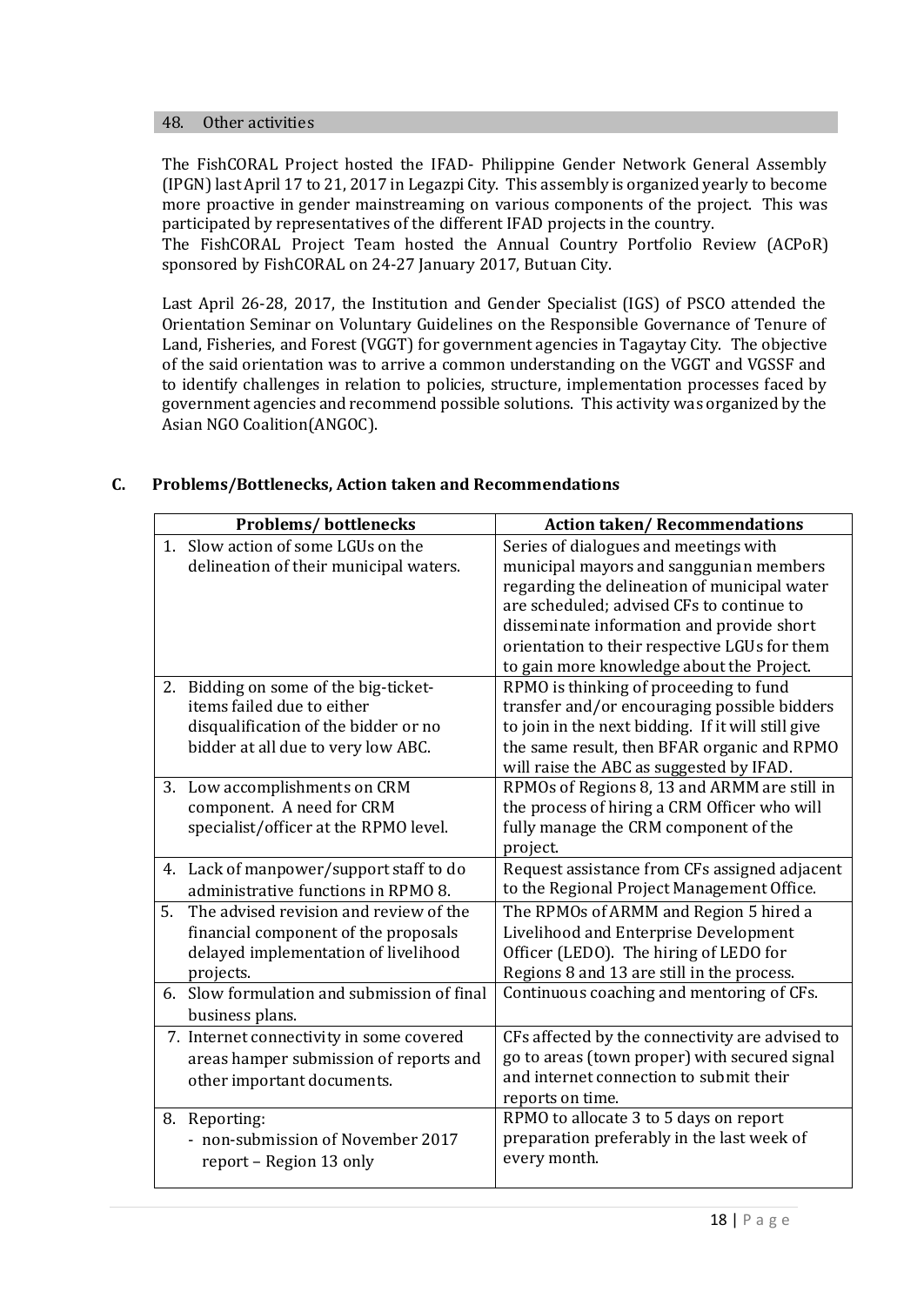| <b>Problems/bottlenecks</b>                 | <b>Action taken/Recommendations</b>              |
|---------------------------------------------|--------------------------------------------------|
| - non-submission of quarterly reports       | Note: for monthly reports, submission should be  |
| for Regions 5, 13 and ARMM                  | on or before the 3rd day of the succeeding month |
| - delayed/ non-submission of the list of    |                                                  |
| beneficiaries from the RPMO - $c/o$         |                                                  |
| IGOs, Regional MIS Officers                 |                                                  |
| 9.<br>Monitoring (regional level) of the    | The Regional M&E Officer/Assistant, RIO, CRM     |
| infrastructure projects (BMMB,              | Officer, LO, LEDO, and CF should conduct field   |
| watchtower, solar dryer, jetty port, etc.)  | monitoring regularly; allocate 3 to 5 days on    |
| especially those under construction         | report preparation at the regional level.        |
| - delayed/ no submission of status          |                                                  |
| reports                                     |                                                  |
| - unverified data/information in some of    |                                                  |
| those included in the reports               |                                                  |
| forwarded to PSCO                           |                                                  |
| 10. A need to formulate an operational plan | CFs were advised to assist in the evaluation     |
| for infrastructure projects (e.g.           | and quantification of LGU counterpart and        |
| watchtower) and executed with MOA.          | formulation of MOA.                              |
| 11. Delay in the submission of tenurial     | RIO to meet with LGU focal persons and           |
| instruments for the infrastructure and      | discuss such issue; LO made several follow-      |
| livelihood support projects (Region 8)      | ups for the completion of the required           |
|                                             | documents.                                       |
| 12. Unfavorable weather condition delayed   | Consider rescheduling.                           |
| site validation of infrastructure projects. |                                                  |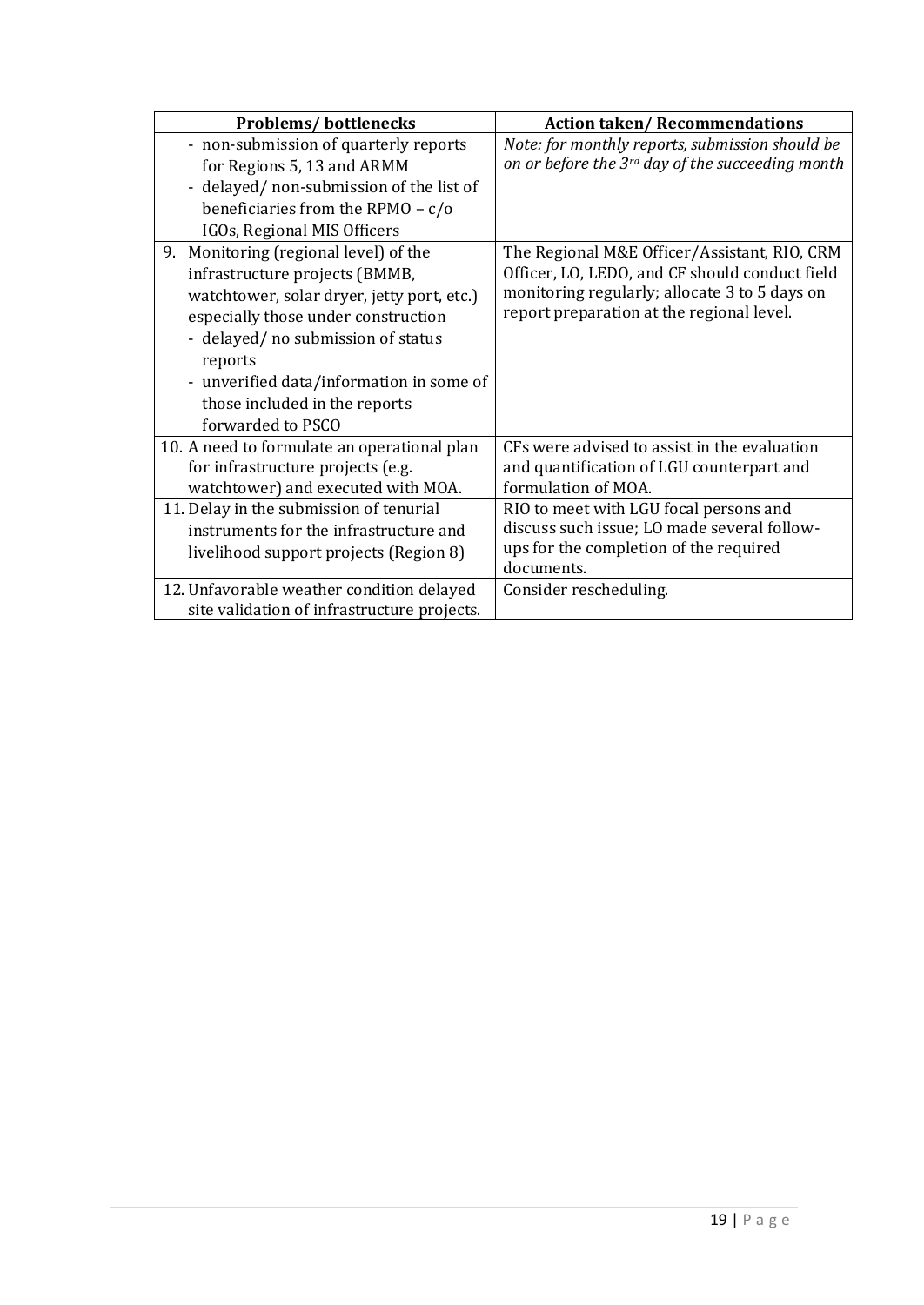## **D. Planned Activities for the Next Three Months (January – March 2018)**

#### Component 1: Coastal Resource Management

- 1. Meeting with MFARMCs/FLETs;
- 2. BMC formation (Regions 8 and 13) and meetings;
- 3. PRSA Contracting;
- 4. Assistance in the drafting of CRM Plans;
- 5. Inventory of existing fish sanctuaries for rehabilitation;
- 6. Consultation meeting with LGUs and NAMRIA on delineation of municipal waters and boundary conflict areas;
- 7. Validation of mangrove rehabilitation sites;
- 8. Training on Operation and Maintenance for Infrastructure projects in Region 5;
- 9. Procurement of BMMB and watchtowers, fish sanctuary markers, stock enhancement projects, fish landing/ jetty port, and hatchery rehabilitation projects;
- 10. Construction of infrastructure projects (watchtowers, BMMB, jetty port, etc.); and
- 11. Continued assistance in FishR/BoatR and gear registration.

#### Component 2: Livelihood Development

- 12. Site validation, approval and implementation of livelihood projects;
- 13. Completion of profiling;
- 14. Gender Orientation to LGUs, barangays, and POs;
- 15. Continuous coordination meeting, strengthening including Financial Literacy Workshops with POs; and
- 16. Collaborate with DA, DOST, DSWD, DTI, and LGUs at municipal and regional levels for livelihood project complementation and technical support.

#### Component 3: Project Management and Coordination

- 17. RPMO/MPMO/MPIU meetings;<br>18. CF coaching and mentoring:
- CF coaching and mentoring;
- 19. Continuous capability building for staff & LGUs; and
- 20. Conduct of RCSC Regular Quarterly Meeting.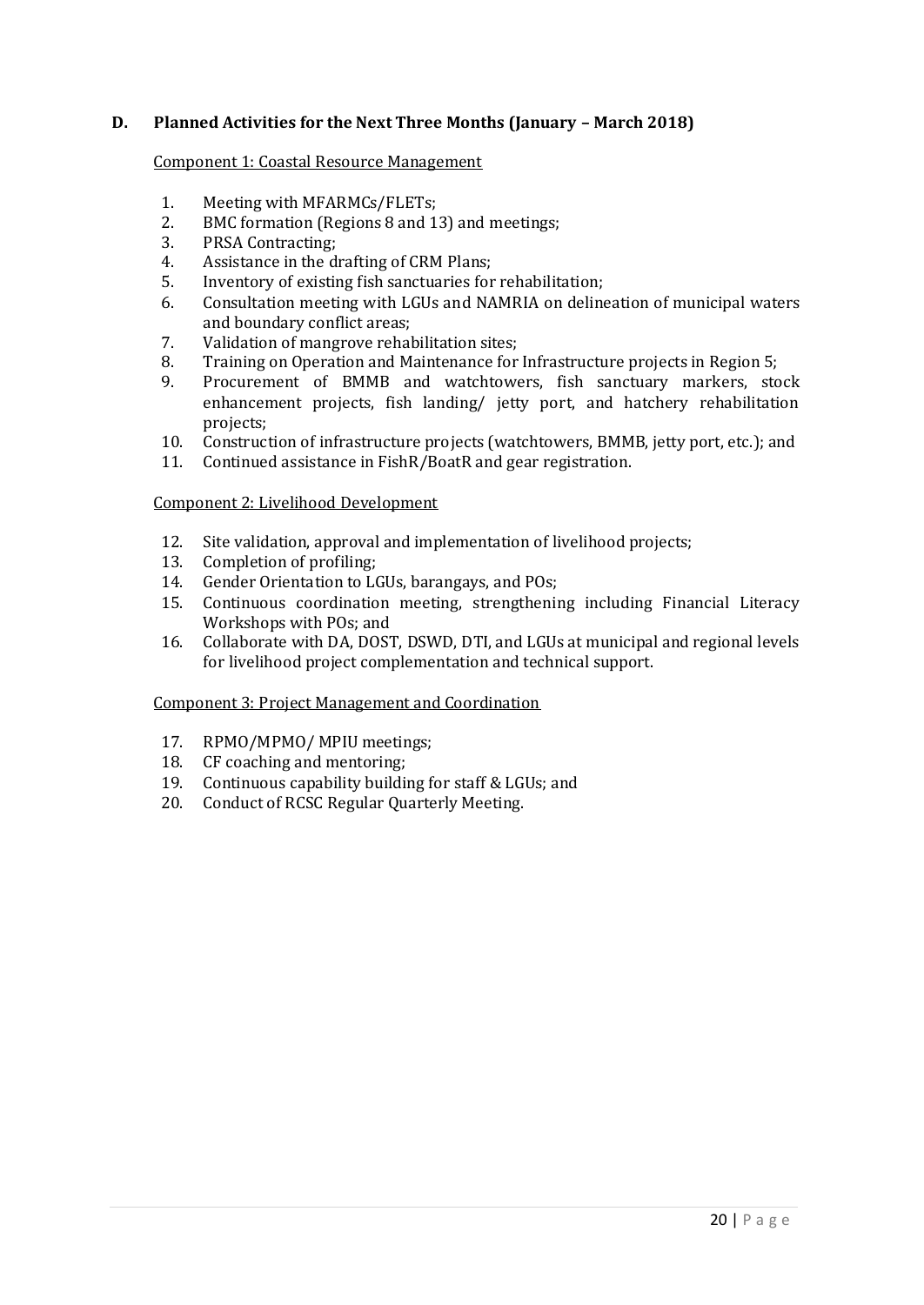# **E. Acronyms**

| ARMM           | - Autonomous Region in Muslim Mindanao                                    |
|----------------|---------------------------------------------------------------------------|
| <b>BFAR</b>    | - Bureau of Fisheries and Aquatic Resource                                |
| BMMB           | - Bay Management and Multi-purpose Building                               |
| BoatR          | - Boat Registration                                                       |
| CF             | - Community Facilitator                                                   |
| CRM            | - Coastal Resource Management                                             |
| DA             | - Department of Agriculture                                               |
| <b>DBM</b>     | - Department of Budget and Management                                     |
| <b>DENR</b>    | - Department of Environment and Natural Resources                         |
| DOST           | - Department of Science and Technology                                    |
| <b>DSWD</b>    | - Department of Social Welfare and Development                            |
| <b>DTI</b>     | - Department of Trade and Industry                                        |
| FARMC          | - Fisheries and Aquatic Resources Management Council                      |
| <b>FLET</b>    | - Fisheries Law Enforcement Team                                          |
| FishCORAL      | - Fisheries Coastal Resources and Livelihood Project                      |
| FishR          | - Fisherfolk Registration                                                 |
| <b>FS</b>      | - Fish Sanctuary                                                          |
| GAD            | - Gender and Development                                                  |
| GST            | - Gender and Sensitivity Training                                         |
| IGO/S          | - Institutions and Gender Officer/ Specialist                             |
| IP             | - Indigenous People                                                       |
| <b>IFAD</b>    | - International Fund for Agricultural Development                         |
| LGU            | - Local Government Unit                                                   |
| LO             | - Livelihood Officer                                                      |
| KM             | - Knowledge Management                                                    |
| M&E            | - Monitoring and Evaluation                                               |
| <b>MIS</b>     | - Management and Information System                                       |
| M/CPMO         | - Municipal/City Project Management Office                                |
| <b>MOA</b>     | - Memorandum of Agreement                                                 |
| MAO            | - Municipal Agriculture Office                                            |
| <b>MPIU</b>    | - Municipal Project Implementing Unit                                     |
| <b>MPMO</b>    | - Municipal Project Management Office                                     |
| NAMRIA         | - National Mapping and Resource Information Authority                     |
| <b>NEDA</b>    | - National Economic and Development Authority                             |
| <b>OMA</b>     | - Office of the Municipal Agriculturalist                                 |
| <b>PSCO</b>    | - Project Support and Coordination Office                                 |
| P <sub>O</sub> | - People's Organization                                                   |
| <b>RCSC</b>    | - Regional Coordination and Support Committee                             |
| RIO            | - Rural Infrastructure Officer                                            |
| RPC/M          | - Regional Project Coordinator/Manager                                    |
| <b>RPMO</b>    | - Regional Project Management Office                                      |
| SPCMAD         | - Special Programs/Projects Coordination & Management Assistance Division |
| <b>PCRA</b>    | - Participatory Coastal Resource Assessment                               |
| <b>PRSA</b>    | - Participatory Resource and Socio-Economic Assessment                    |
| <b>PSC</b>     | - Project Steering Committee                                              |